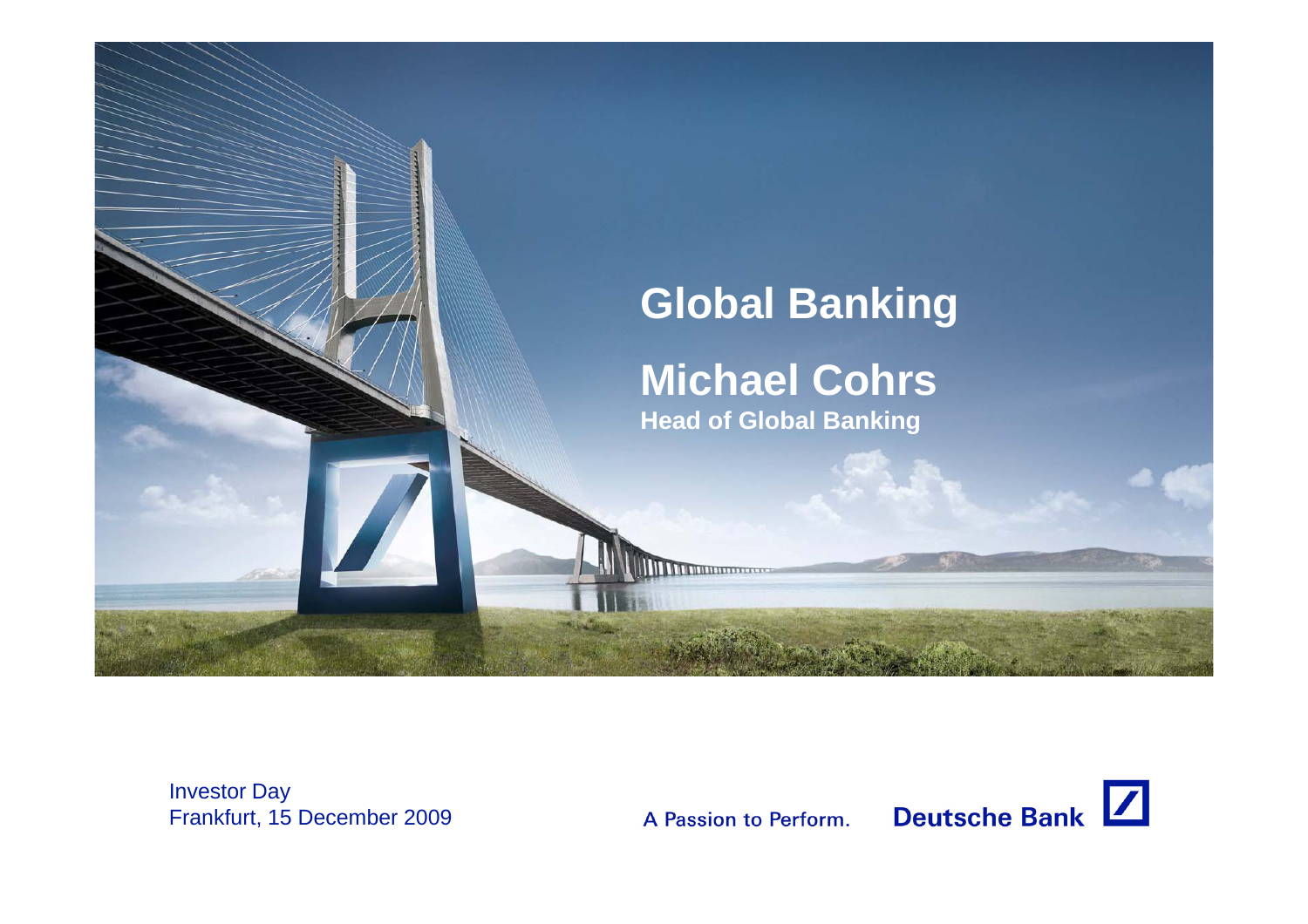| $\mathbf{1}$ | <b>Global Banking</b>        |
|--------------|------------------------------|
|              | 2 Global Transaction Banking |
|              | <b>3 Corporate Finance</b>   |

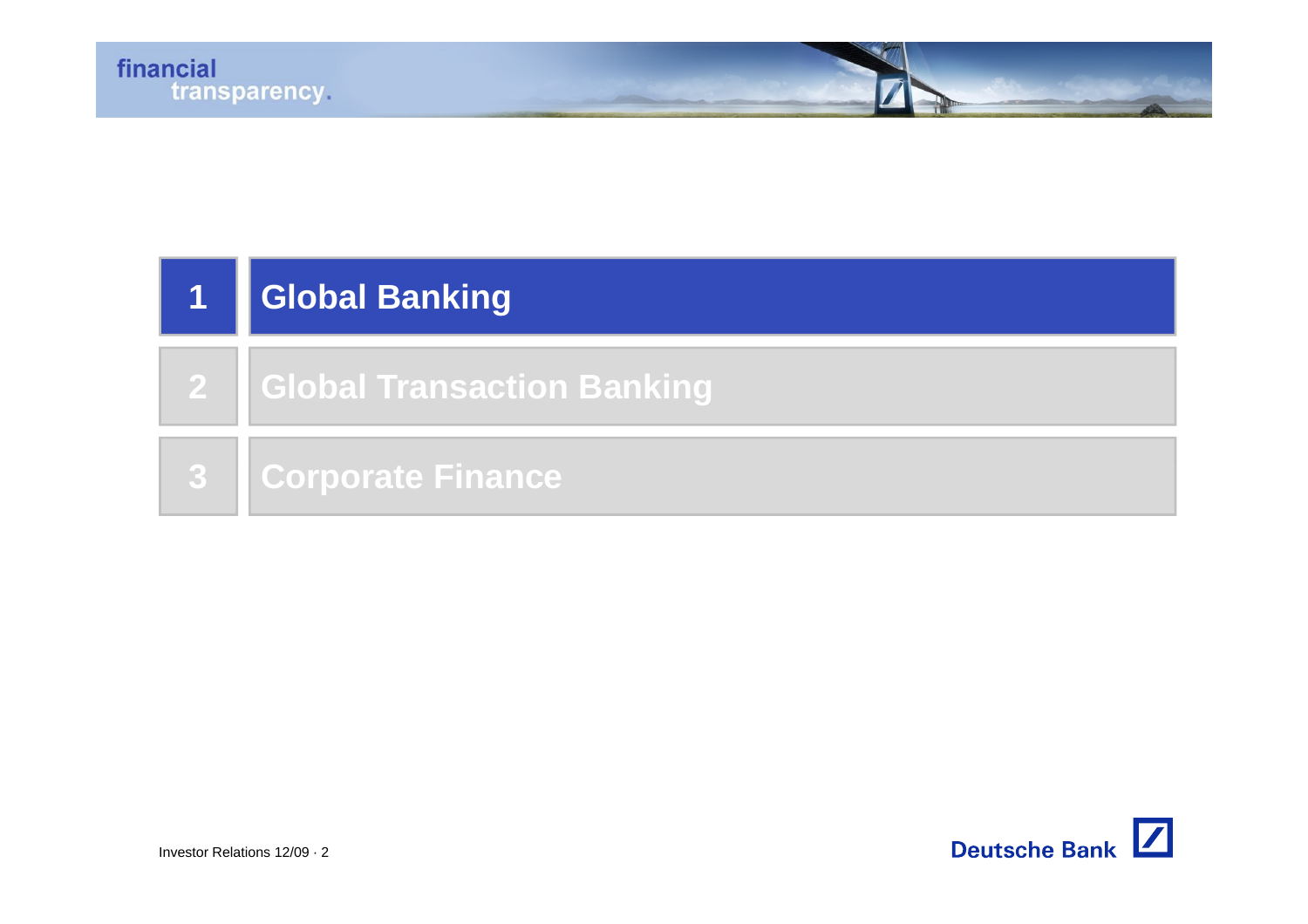# **Global Banking strategic priorities**

#### **Phase 4ase**

**Increase CIB profitability** with renewed balance sheet and risk discipline

**Integration of acquisitions**<br>driver of revenue growth

Reinvigorate our **performance culture**

**Global B ankings' actio n s G oba <sup>a</sup> gs act <sup>o</sup>** 

**Global Transaction Banking**

- $\mathbb{R}^2$ **IBIT of EUR 1.3 bn** by 2011
- $\mathbb{R}^n$ **Build scale**
- **COL**  Further investments in **emerging markets** to expand coverage and secure new mandates
- $\sim$ **g** Increase share of fee and high margin products
- **In the Capitalise on normalisation** of interest rate environment
- III

#### **Corporate Finance**

- $\mathcal{O}(\mathbb{R}^d)$ **Top 5** rank by global fee league table
- **COL**  Capitalise on momentum in **Americas and Asia Pacific**
- Establish a clear leadership position in **Europe**
- **College Recalibration of Leveraged Finance and Commercial** Real Estate

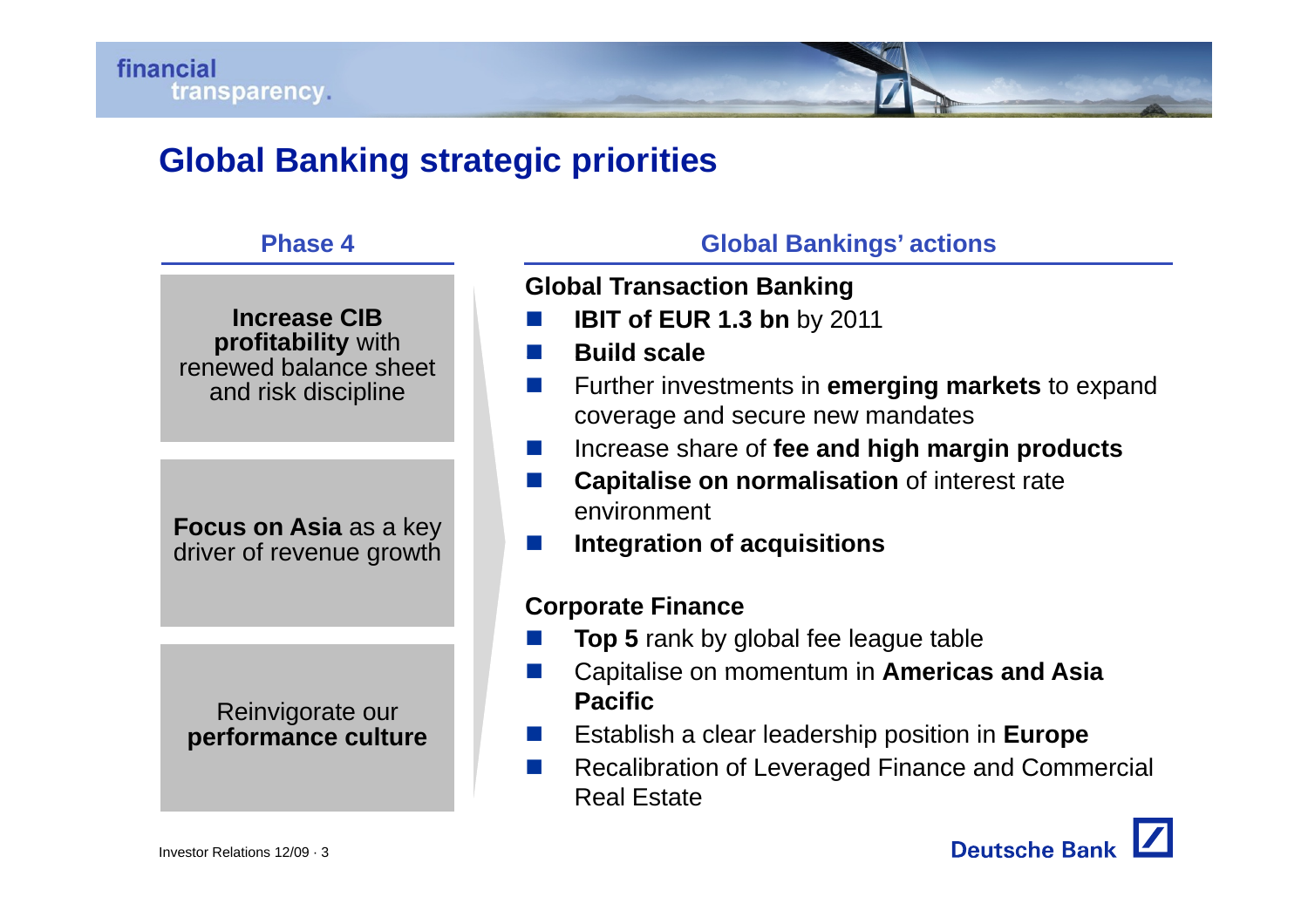

## **Corporate and Investment Banking covers a sizeable and growing fee pool**



**Corporate and Investment Banking fee pool**

(1) Fee pool includes certain product areas inaccessible to DB or where DB does not participate (e.g. domestic payments ex. Germany, global custody)

(2) Global Markets fee pool includes GFFX, Rates, RMBS, Commodities, Core GCT, Risk Syndicate, EM Debt, Distressed Debt, Equity Trading, Equity Derivatives, Prime Finance, Equity Prop Trading

Investor Relations 12/09 · 4Source: Transaction Banking and Global Markets estimates from McKinsey, Corporate Finance based on internal DB estimates

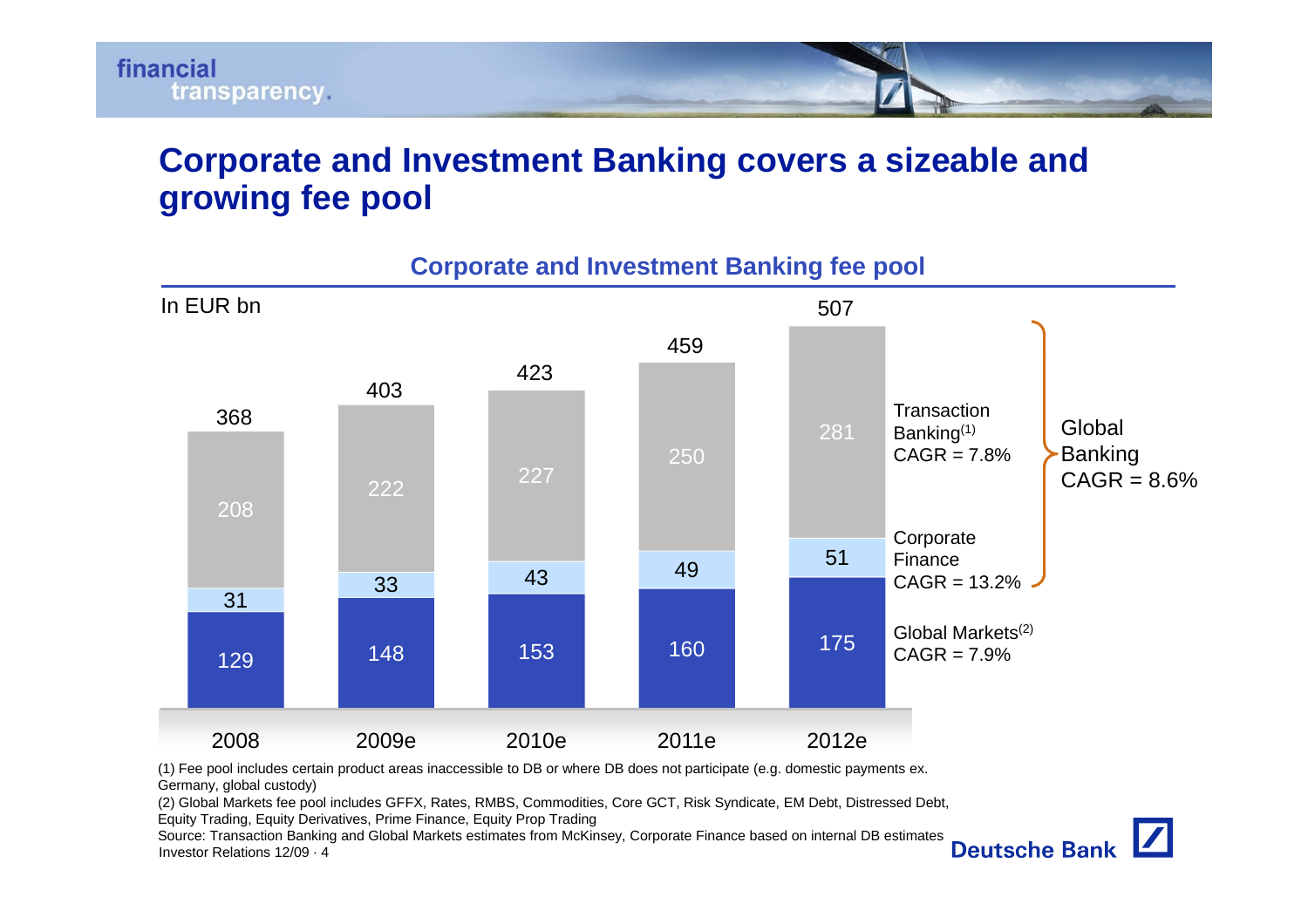# **Global Banking within the context of Corporate and Investment Banking**

| <b>Corporate and Investment Bank revenues</b> |        |        |                                     |        |  |  |
|-----------------------------------------------|--------|--------|-------------------------------------|--------|--|--|
| At period end, in EUR m                       |        |        | <b>Components of Global Banking</b> |        |  |  |
|                                               | 2006   | 2007   | 2008                                | 9M2009 |  |  |
| Sales and Trading (equity)                    | 4,039  | 4,613  | (630)                               | 2,096  |  |  |
| Sales and Trading (debt and other products)   | 9,016  | 8,407  | 124                                 | 8,527  |  |  |
| Loan products $(1)$                           | 946    | 1,065  | 1,392                               | 1,276  |  |  |
| Origination (equity)                          | 760    | 861    | 336                                 | 514    |  |  |
| Origination (debt)                            | 1,331  | 714    | (713)                               | 902    |  |  |
| Advisory                                      | 800    | 1,089  | 589                                 | 297    |  |  |
| Other                                         | (318)  | (151)  | (661)                               | (269)  |  |  |
| <b>Corporate Banking &amp; Securities</b>     | 16,574 | 16,598 | 436                                 | 13,343 |  |  |
| <b>Global Transaction Banking</b>             | 2,228  | 2,585  | 2,774                               | 1,977  |  |  |
| <b>CIB revenues</b>                           | 18,802 | 19,183 | 3,209                               | 15,321 |  |  |

Investor Relations 12/09 · 5(1) The components of Loan products that are part of Global Banking include Loan Exposure Management Group, Global Lending Group, Asset Finance and Leasing, Commercial Real Estate and CF Central

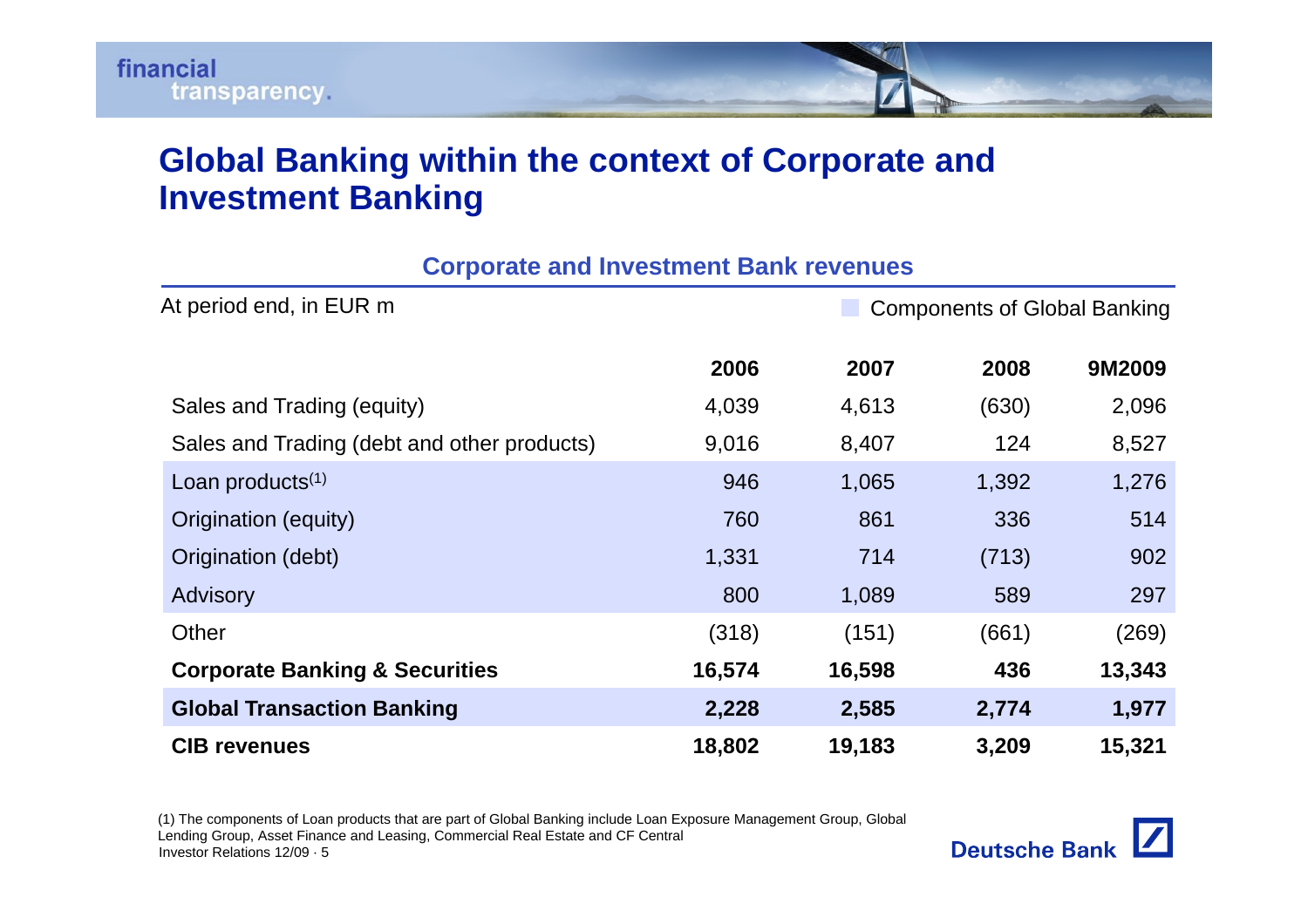

# **Global Banking delivers the bank's products in an integrated fashion**

| <b>Deutsche Bank's</b><br>products          |                                                         |           | <b>Global Banking</b><br>coverage focus         |                                |                   | <b>Global Banking</b><br><b>clients</b> |
|---------------------------------------------|---------------------------------------------------------|-----------|-------------------------------------------------|--------------------------------|-------------------|-----------------------------------------|
| <b>Corporate Finance</b>                    |                                                         |           | <b>Coverage</b>                                 | <b>Client</b><br>contact       |                   |                                         |
| <b>Asset Finance &amp;</b><br>Leasing       | <b>Equity Capital</b><br><b>Markets</b>                 |           | team                                            |                                |                   |                                         |
| <b>Commercial Real</b><br><b>Estate</b>     | Mergers &<br><b>Acquisitions</b>                        |           | Industry and<br>Board / CEO /<br><b>Country</b> |                                | <b>Corporates</b> |                                         |
| <b>Leveraged Debt Capital Markets</b>       |                                                         |           | Coverage                                        | <b>CFO</b>                     |                   |                                         |
| <b>Global Transaction Banking</b>           |                                                         |           |                                                 |                                |                   |                                         |
| <b>Trade</b><br><b>Finance</b>              | <b>Trust &amp; Securities</b><br><b>Services</b>        | Corporate |                                                 | <b>Finance</b>                 |                   | <b>Financial</b><br><b>Institutions</b> |
| <b>Cash Management</b><br><b>Corporates</b> | <b>Cash Management</b><br><b>Financial Institutions</b> |           | <b>Banking</b><br>Coverage                      | Director /<br><b>Treasurer</b> |                   |                                         |
| <b>Global Markets</b>                       |                                                         |           |                                                 |                                |                   |                                         |
| <b>Commodities</b>                          | <b>Foreign Exchange</b>                                 |           | <b>Debt Capital</b><br>Markets /                | Treasurer /                    |                   |                                         |
| <b>Emerging Market Debt</b>                 | <b>New Issue Syndicate</b>                              |           | <b>Finance</b><br>Corporate<br>Coverage         | experts                        |                   | <b>Governments</b>                      |
| <b>Equities</b>                             | <b>Rates</b>                                            |           | Group                                           |                                |                   |                                         |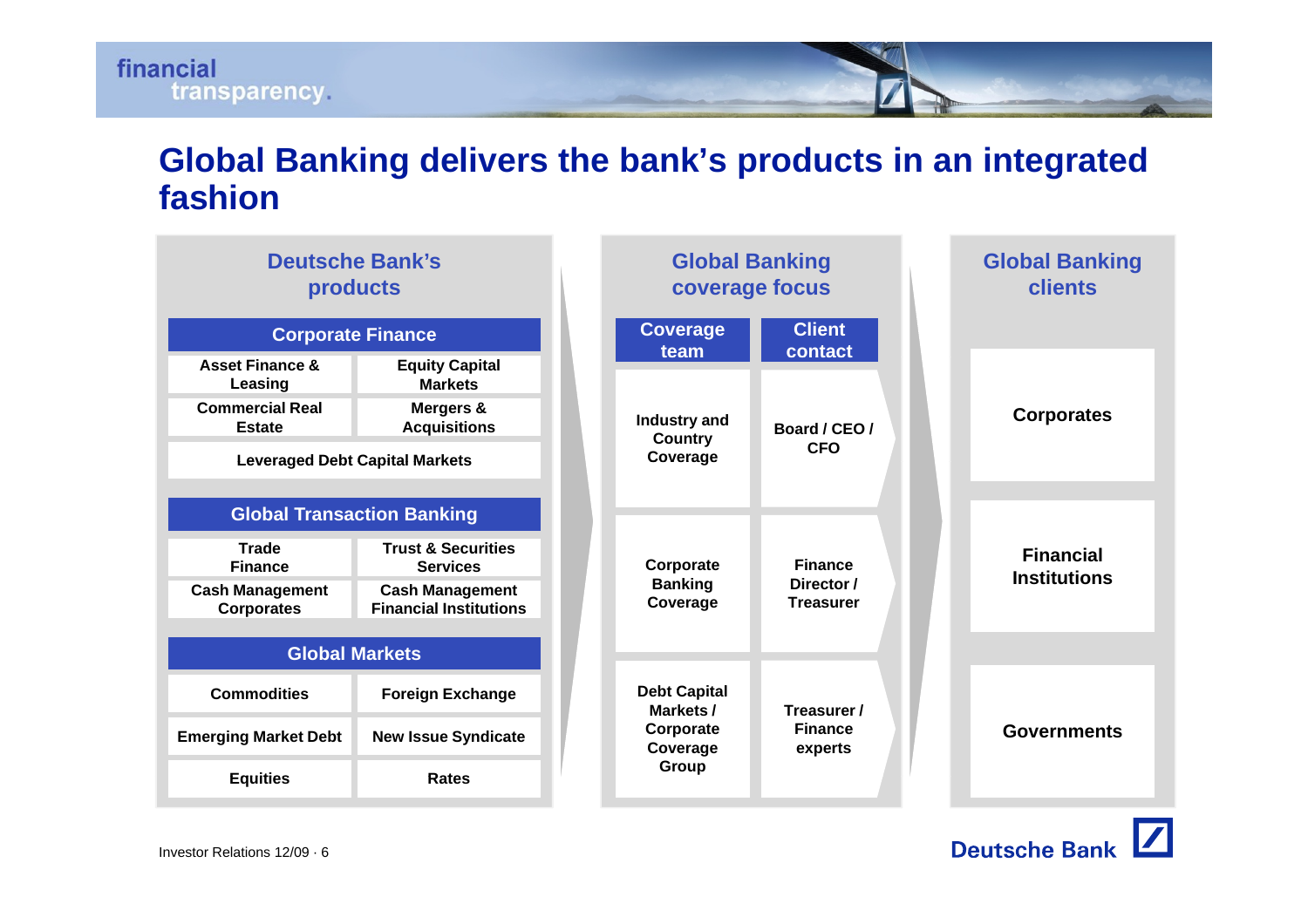

# **Significant cross-sell**

Revenues generated by Global Banking booked in other divisions<sup>(1)</sup>

In EUR bn



(1) Cross-sell includes revenues booked in Global Markets (excl. ECM), PBC and PWM where a GB banker had a significant role in origination or execution of the transaction

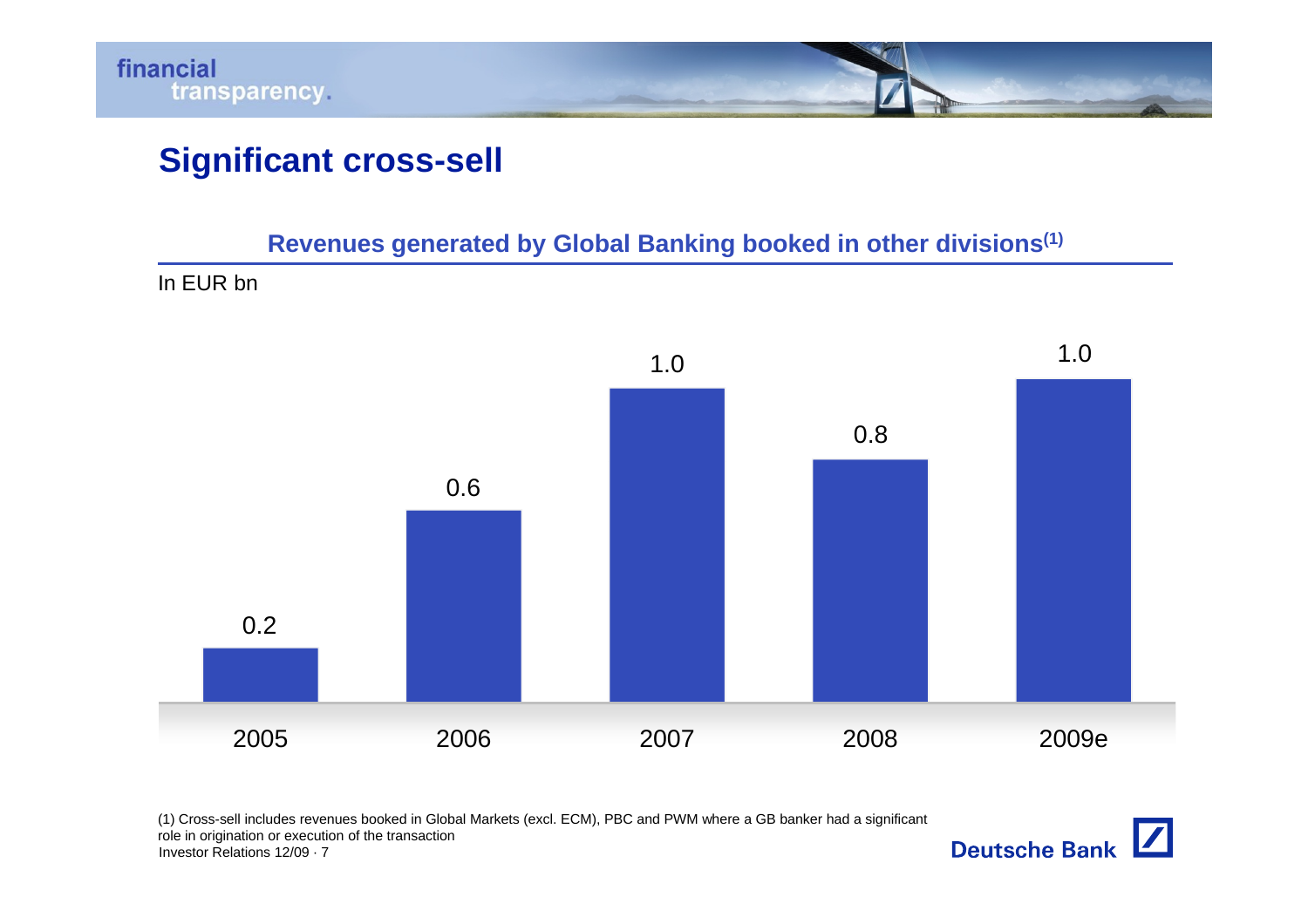|    | <b>Global Banking</b>             |
|----|-----------------------------------|
| 2  | <b>Global Transaction Banking</b> |
| 87 | Corporate Finance                 |

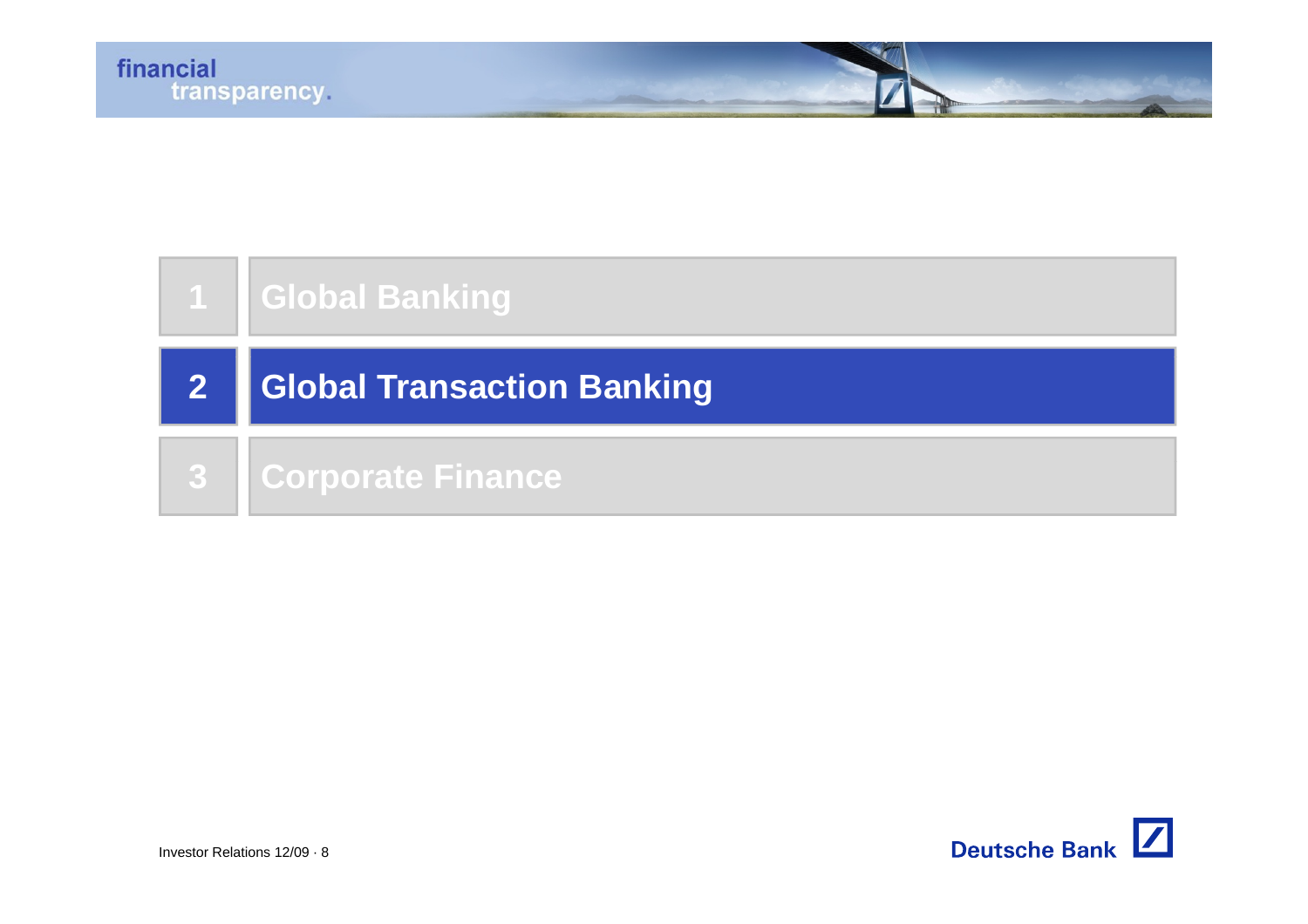

### **GTB is now one of the main pillars of Deutsche Bank**



(1) Based on average active equity

(2) IBIT divided by RWA, 2004 – 2007 RWA based on Basel I, 2008 RWA based on Basel II

Note: Numbers for 2004 and 2005 based on U.S. GAAP, from 2006 onwards based on IFRS; from 2004 – 2006 RWA

Source: Finance GTB

Investor Relations 12/09 · 9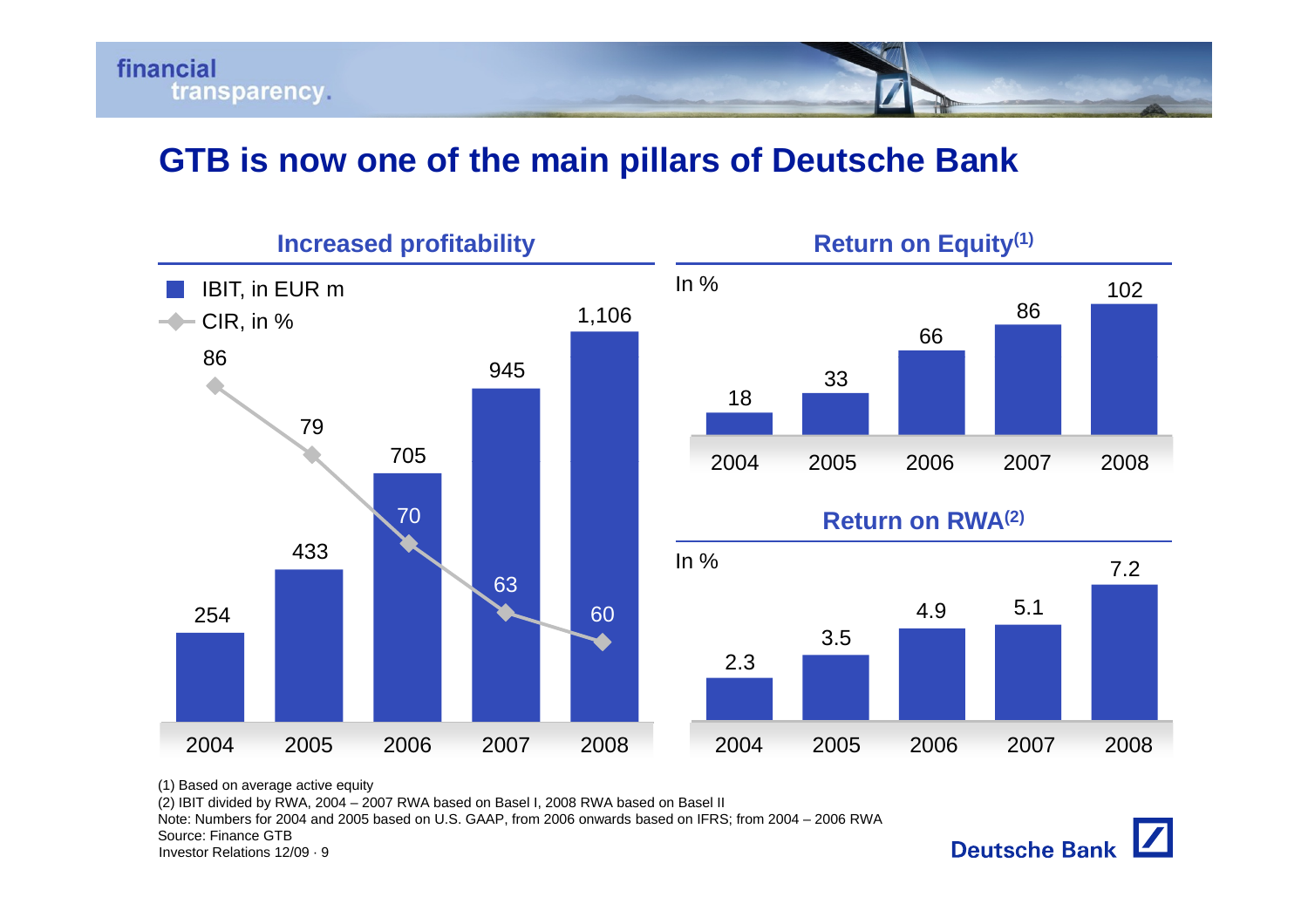

## **GTB has diversified its business by pursuing global opportunities, particularly with its strong German client base**

**Net revenues by region**



Investor Relations 12/09 · 10Note: Numbers for 2003 based on U.S. GAAP, 2008 based on IFRS, excl. discontinued business

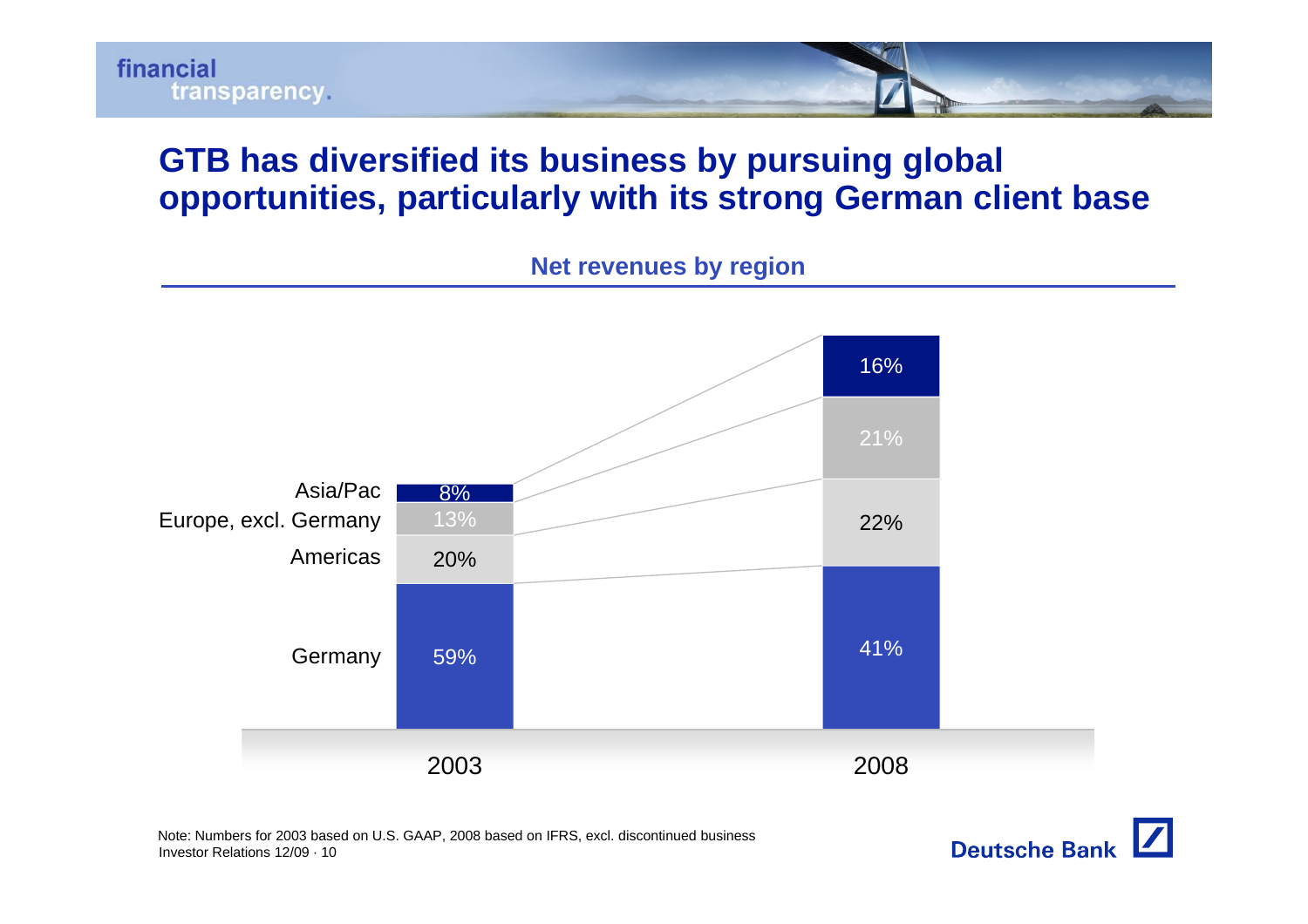# **GTB provides liquidity to the Group**

As of September 2009, in EUR bn

**GTB balance sheet (external assets and liabilities only)**



Investor Relations 12/09 · 11Group of EUR 14 bn

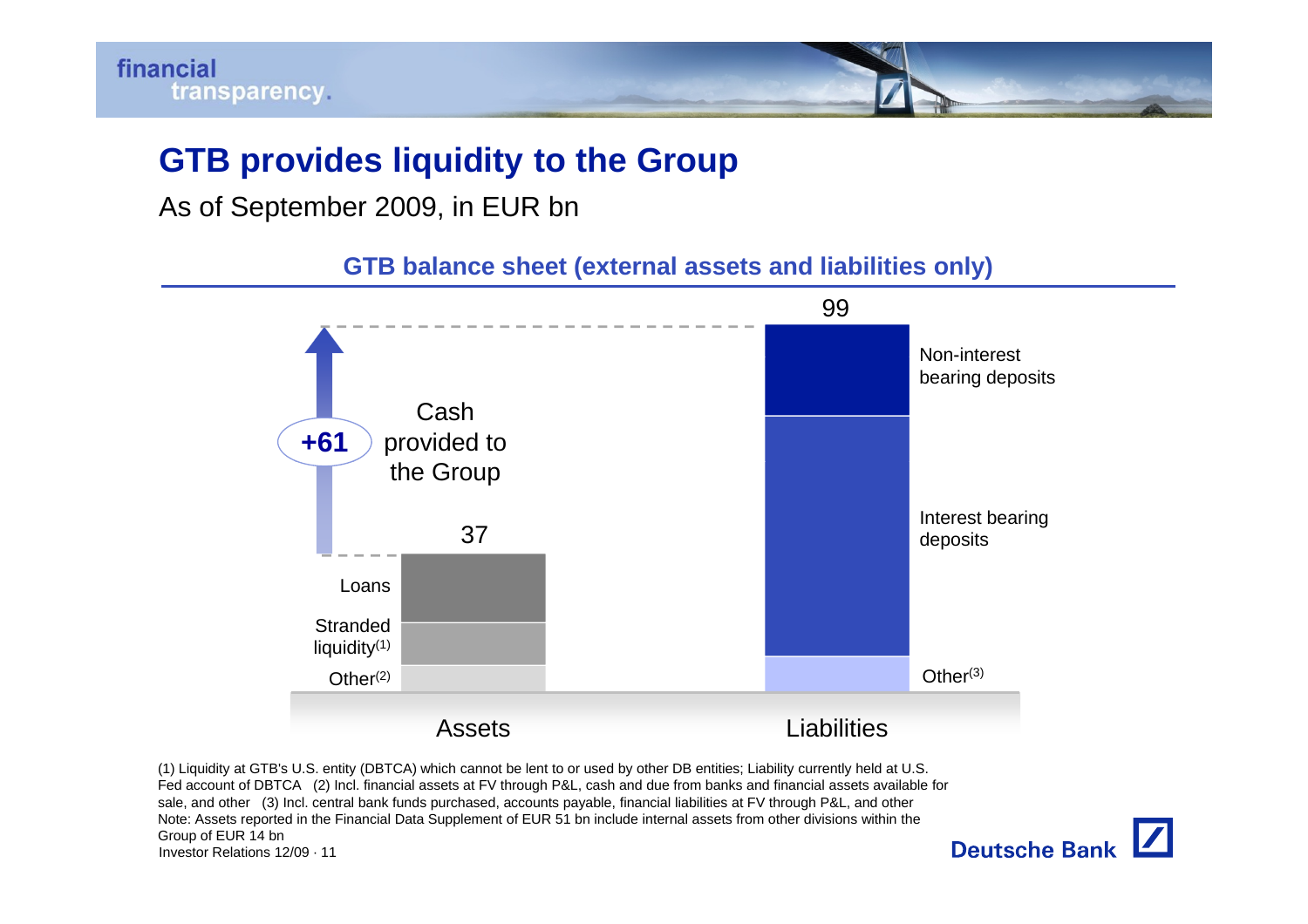

## **The macroeconomic environment has impacted GTB's performance in 2009**

| <b>Product</b>                                                              | <b>Factors impacting</b><br>2008/2009 performance                                                                     | <b>Revenue</b><br><b>impact</b> | Income before income taxes |  |
|-----------------------------------------------------------------------------|-----------------------------------------------------------------------------------------------------------------------|---------------------------------|----------------------------|--|
| <b>Trade</b><br><b>Finance</b>                                              | Higher margins, risk aversion and<br>increased market share more than<br>offsetting decreasing global trade<br>volume |                                 | In EUR m<br>815            |  |
| <b>Cash</b><br><b>Management</b><br><b>Financial</b><br><b>Institutions</b> | Increase in fee income and new<br>mandates                                                                            |                                 | 596                        |  |
| <b>Cash</b><br><b>Management</b><br><b>Corporates</b>                       | Global decline in payment volumes,<br>increased regulatory costs and lower<br>interest rates                          |                                 |                            |  |
| <b>Trust &amp;</b><br><b>Securities</b><br><b>Services</b>                  | Lower interest rates, dividend<br>payments, depressed asset values<br>and primary capital market activity             |                                 | 9M2008<br>9M2009           |  |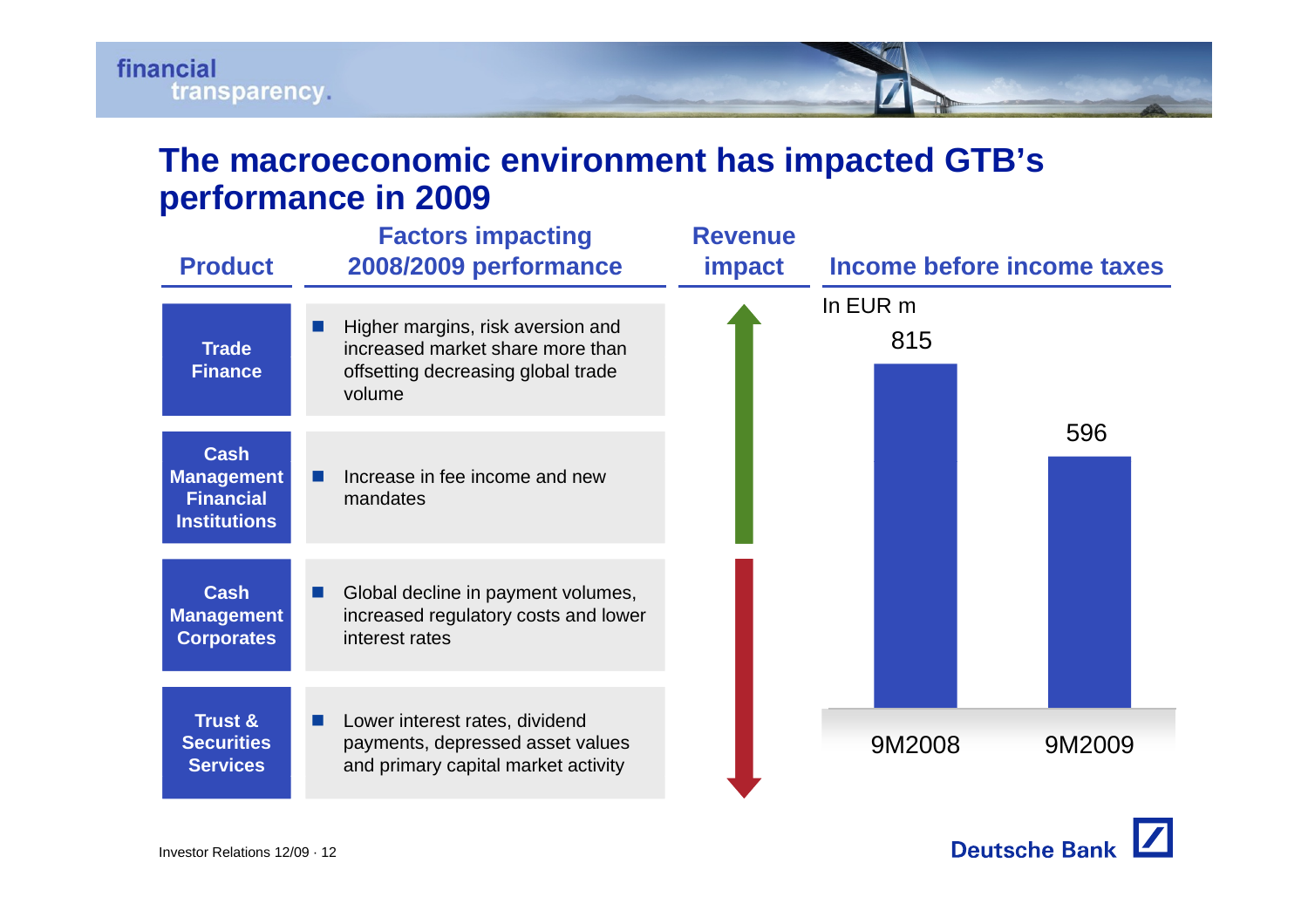

## **GTB has mitigated some of the adverse impacts ...**





Investor Relations 12/09 · 13to more adequately reflect risk of certain assets and the value of liquidity provided by unsecured funding sources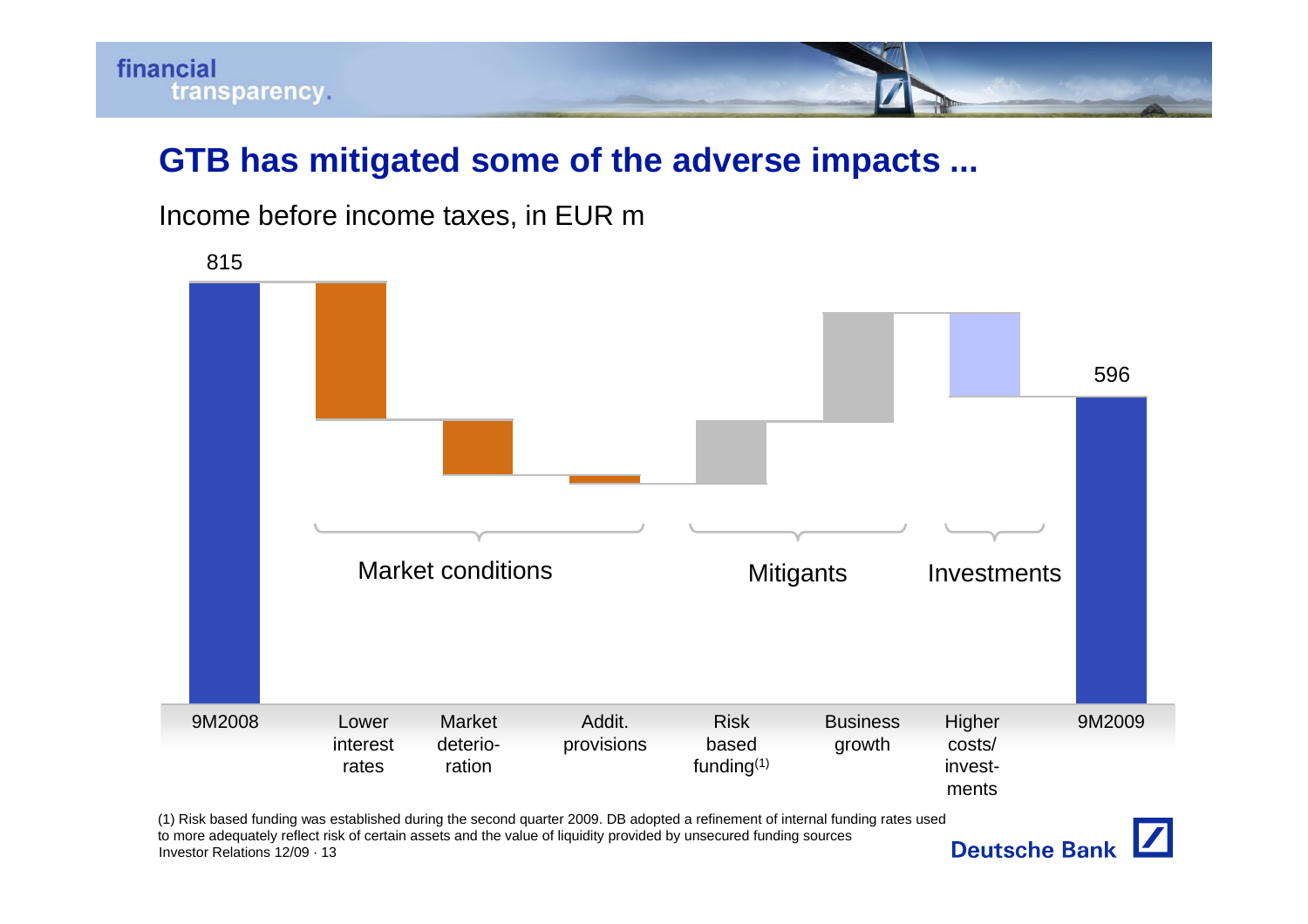

# **… and grown market share**

Example: Trade Finance and Cash Management Corporates



(1) Source: SWIFT Market Watch, export L/C received

Investor Relations 12/09 · 14(2) Pipeline volume / deals: Prospective revenues from / # of deals acquired in the period with win probability >25%

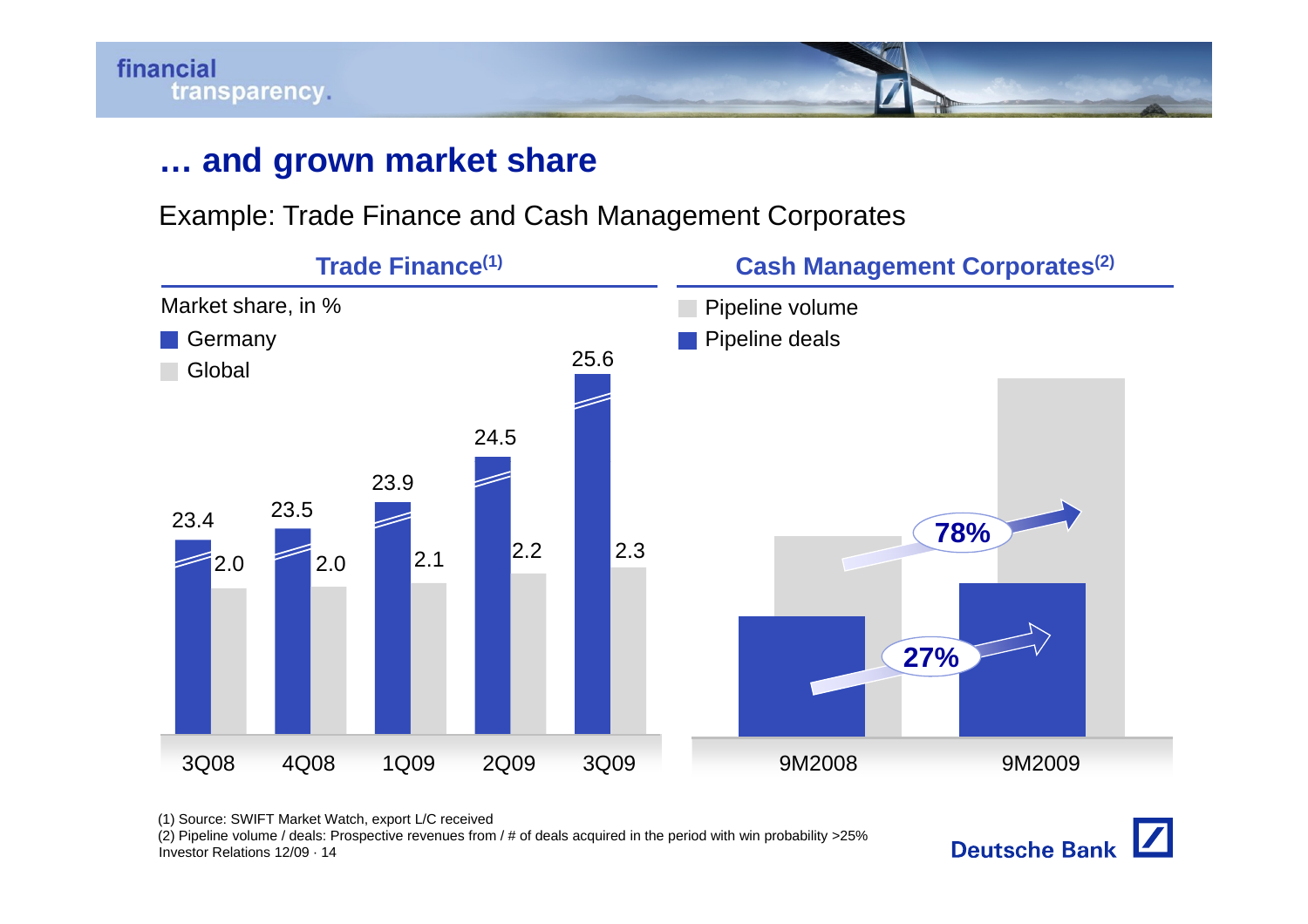

# **Looking forward, there will be significant growth in the GTB fee pool**



**Global Transaction Banking fee pool(1)**

(1) Fee pool includes certain product areas inaccessible to DB or where DB does not participate (e.g. domestic payments excl. Germany, global custody)

Source: Fee pool estimates from McKinsey

Investor Relations 12/09 · 15

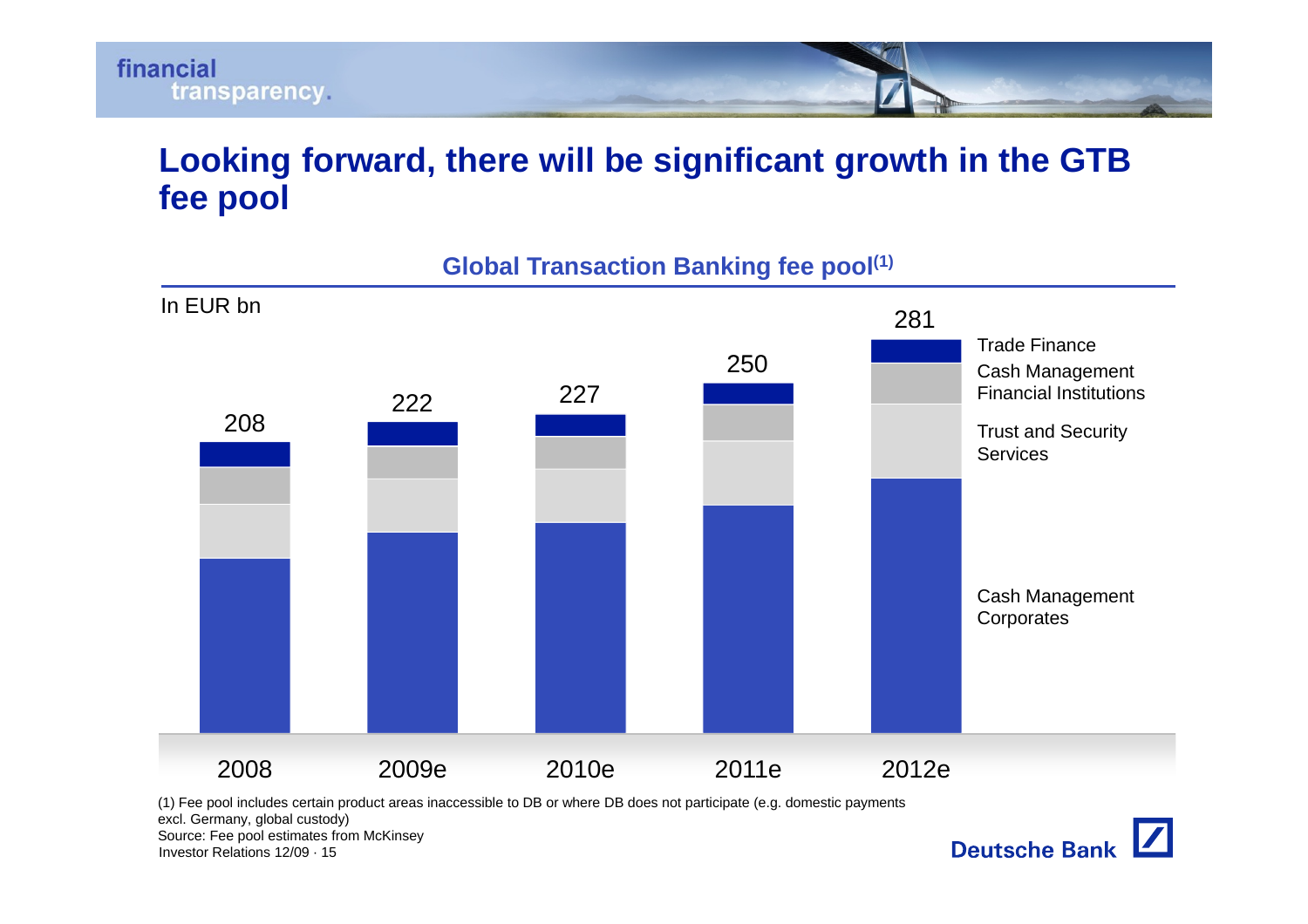# **GTB is positioned to grow …**

Income before income taxes, in EUR m



Investor Relations 12/09 · 16Note: 2004-2005 based on U.S. GAAP and on structure as of 2006, 2006 onwards based on IFRS and on latest structure

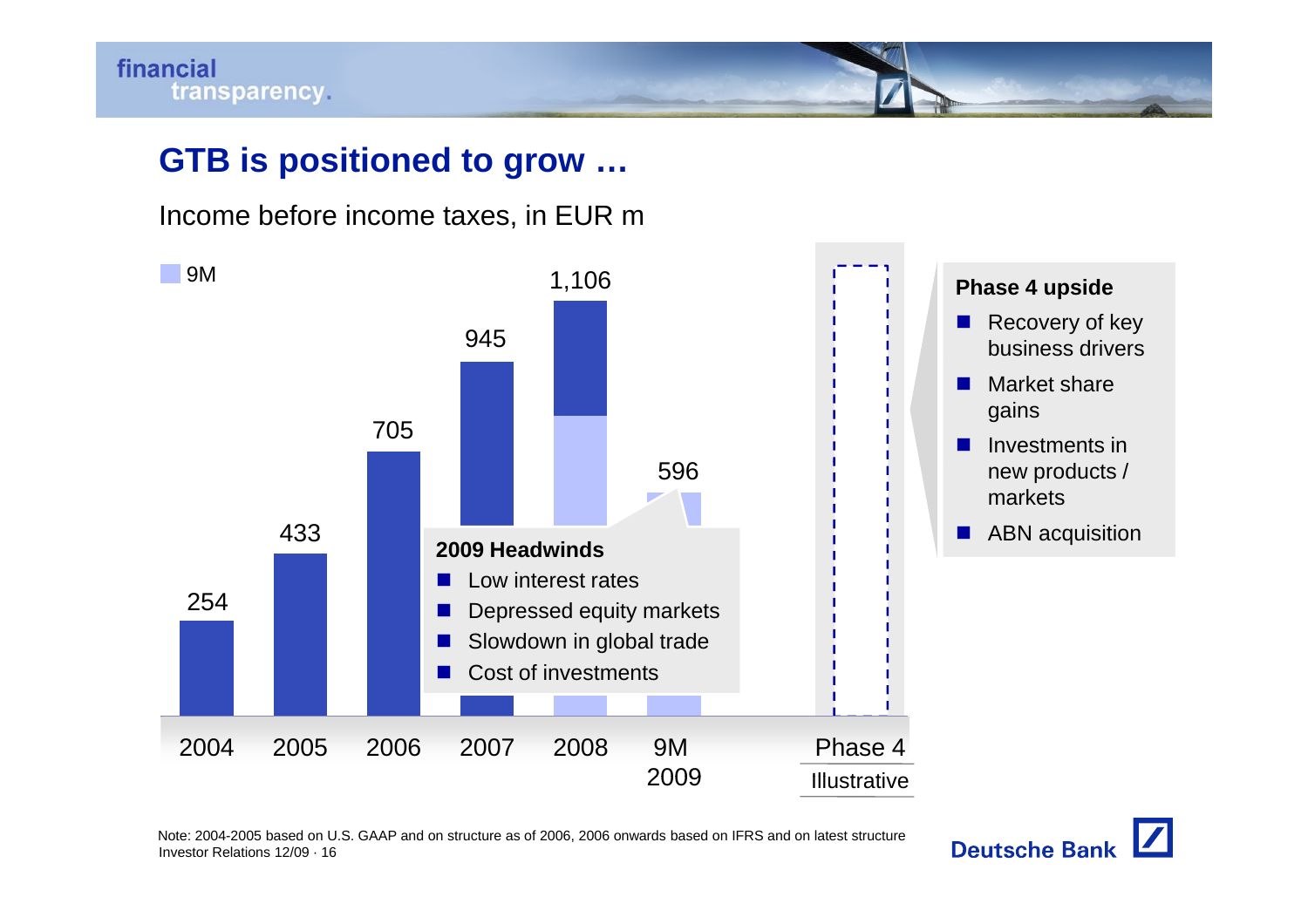# **… by capitalising on recent investments …**

| <b>System</b><br>enhancements | Completed alignment for EUR and USD high value payment processing<br>Customer front end investments, e.g. GTB portal<br>Investments in client on-boarding infrastructure                                                                                                                                                                          |
|-------------------------------|---------------------------------------------------------------------------------------------------------------------------------------------------------------------------------------------------------------------------------------------------------------------------------------------------------------------------------------------------|
| <b>New</b><br><b>products</b> | HedgeWorks – upgrade platform and roll out in Europe and Asia<br>FX4Cash – provide FX conversion for low value, recurring cross-border<br>payments<br>Deutsche Card Services – expand into card processing business and close<br>product gap<br>Supply Chain Financing – expand innovative trade finance offering beyond<br>clients' value chains |
| <b>New</b><br><b>markets</b>  | <b>Brazil roll-out</b><br>Preparation of China branch expansion<br>Set-up of expansion in CEE (Ukraine)<br>Set-up of on-shore presence in United Arab Emirates<br><b>Build-out of European Corporate Banking Coverage</b>                                                                                                                         |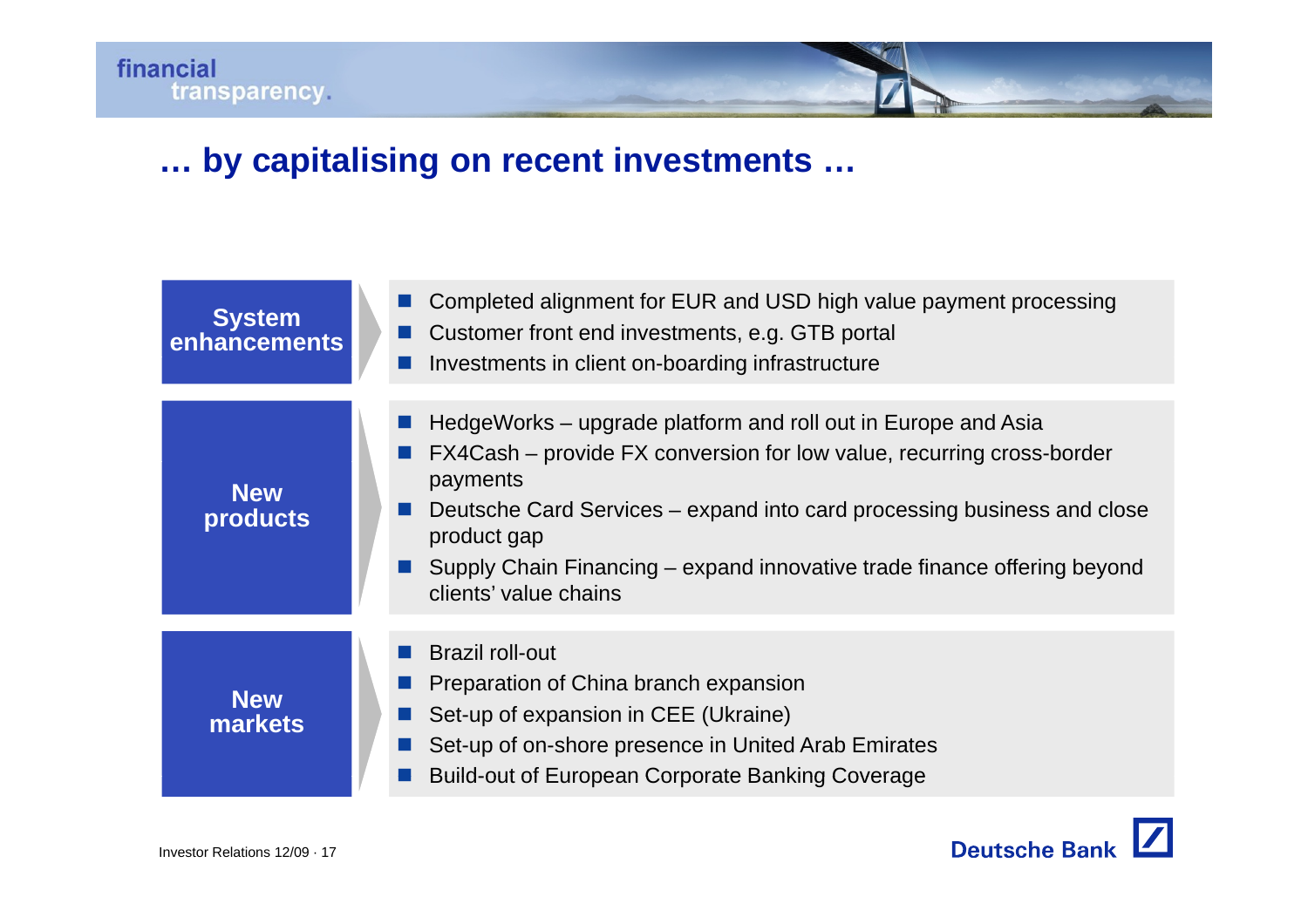

# **… by positioning to benefit from interest rate normalisation …**



Note: Assumes 5% volume growth p.a.; U.S. interest rates: Fed Funds Rate; EUR interest rates: Euro Overnight Index Average;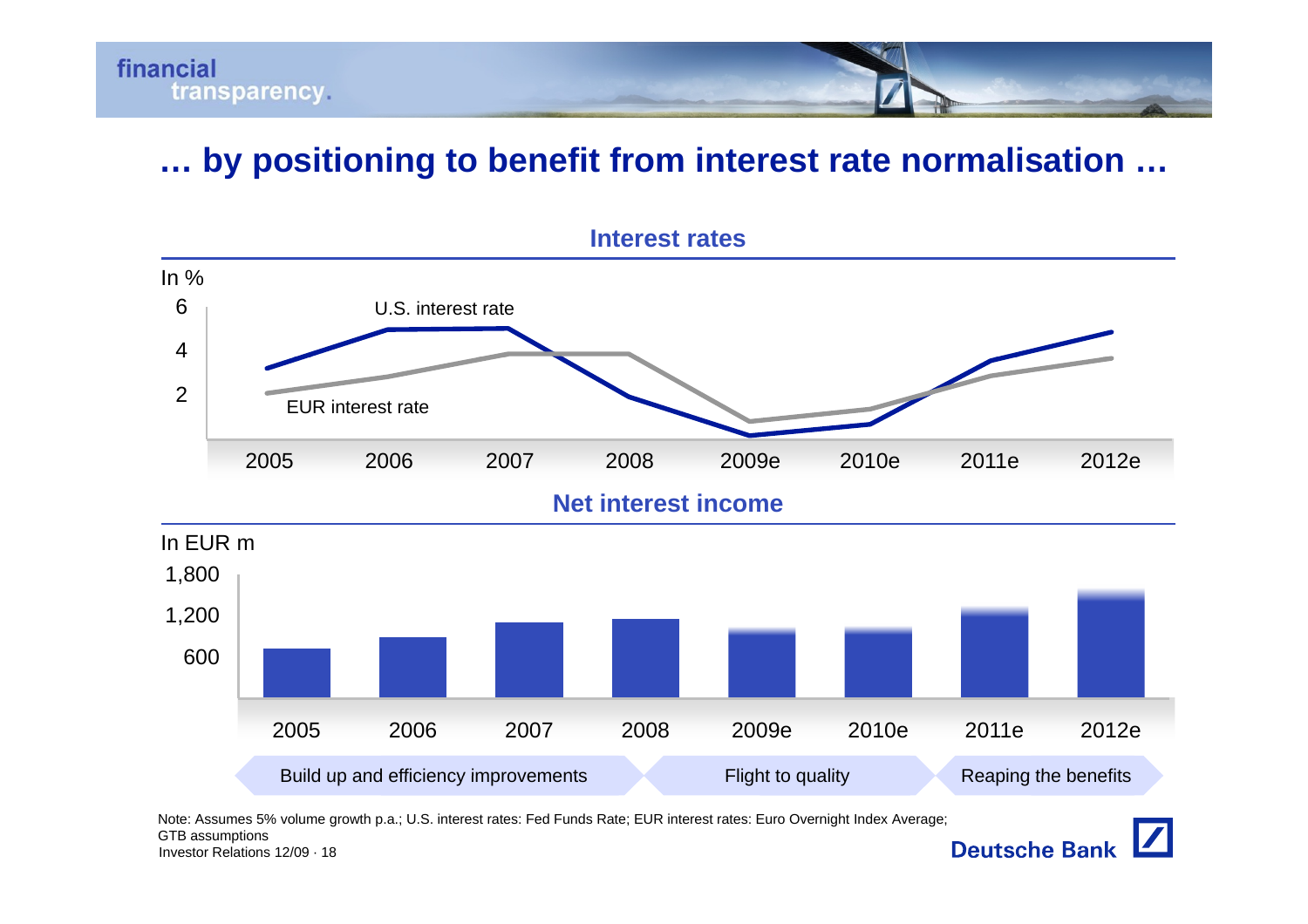# **… and by focusing on high growth, fee and high margin products**

| <b>Opportunity</b>                                 | <b>Product</b>                                                 | <b>Rationale / measures</b>                                                                                                                                                              |
|----------------------------------------------------|----------------------------------------------------------------|------------------------------------------------------------------------------------------------------------------------------------------------------------------------------------------|
| <b>Innovative</b><br>financing<br><b>solutions</b> | <b>Supply Chain</b><br><b>Finance</b>                          | Market potential 3 to 4x larger than traditional documentary<br>business<br>Focus on Investment Grade clients (~ 90% of limits)                                                          |
| Long term<br>financing                             | <b>Structured</b><br><b>Trade and</b><br><b>Export Finance</b> | Lack of confidence in the capital markets creates significant<br>opportunities for structured trade solutions in Export Credit<br>Agencies, Commodity, and Account Receivables Financing |
| Correspondent<br>banking                           | Cash<br><b>Management</b><br><b>Financial Inst.</b>            | Leverage GTB's leading positions in EUR and USD clearing<br>Expand product offering to cover remittances and treasury<br>products and to other currencies                                |
| <b>Acquisitions</b><br>from Dresdner               | <b>Securities</b><br>Lending                                   | Re-enter high margin product and enhance custody related<br>offer<br>Enhance access to attractive institutional client groups                                                            |
| <b>Hedge fund</b><br>administration                | <b>HedgeWorks</b>                                              | Expected growth of 20% p.a.; current fee pool ~EUR 1.5 bn<br>Introduce lending to fund of funds                                                                                          |

Investor Relations 12/09 · 19Source: DB estimate; BoNY Mellon KC Quirk

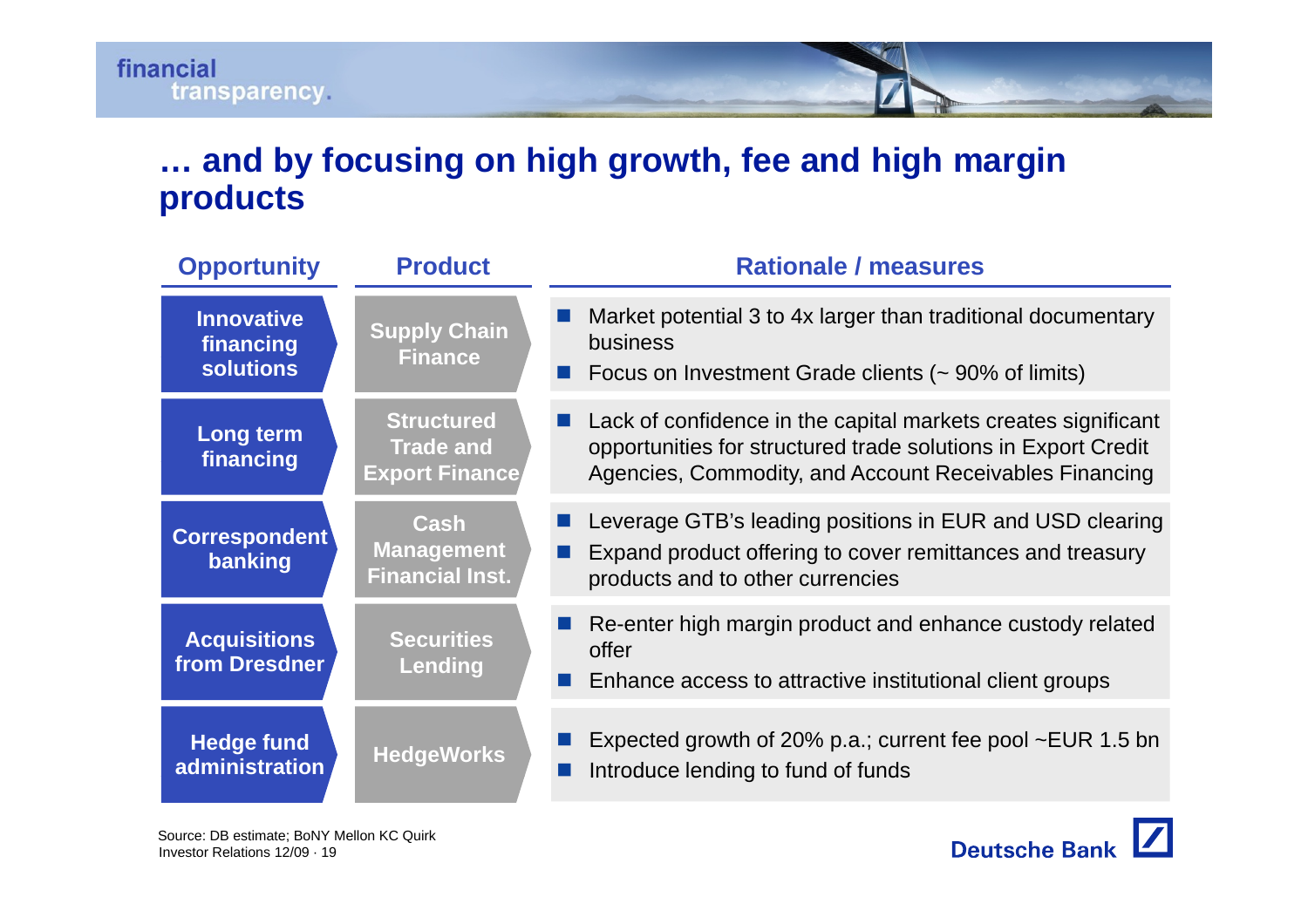## **GTB growth will be based on building strength in mature markets and regional expansion**

| <b>Goal</b>                                                                              | <b>Region</b>            | <b>Rationale / measures</b>                                                                                                                                                                               |
|------------------------------------------------------------------------------------------|--------------------------|-----------------------------------------------------------------------------------------------------------------------------------------------------------------------------------------------------------|
| Leverage DB's<br>brand name and<br>GTB's product                                         | <b>Mature</b><br>markets | Maintain leading position in Germany<br>Build-out large- / mid-cap client base in Western<br>Europe<br>Increase GTB sales in the UK<br>Accelerate outbound strategy in the U.S.                           |
| offering to expand<br>the business<br><b>Focus on multi-</b>                             | <b>Asia</b>              | 2010-2014 GDP growth of 5.4% p.a.<br><b>Expand branches in China</b><br>Leverage our strong position in India                                                                                             |
| national corporate<br>subsidiaries and<br>local blue chip<br>large caps<br>Enhance GTB's | <b>CEE</b>               | GDP growth rates above Western European levels<br><b>Build-out of Ukraine</b><br>Phase I: Establish further presences in Romania<br>and Russia<br>Phase II: Bulgaria, Slovakia and other CEE<br>countries |
| integrated<br>regional and<br>product reach                                              | <b>Middle East</b>       | ■ 2010-2014 GDP growth of 4.8% p.a.<br>Establish new GTB presences in UAE (Abu Dhabi<br>onshore as of Feb 1), Saudi Arabia and Qatar<br>(securities business)                                             |

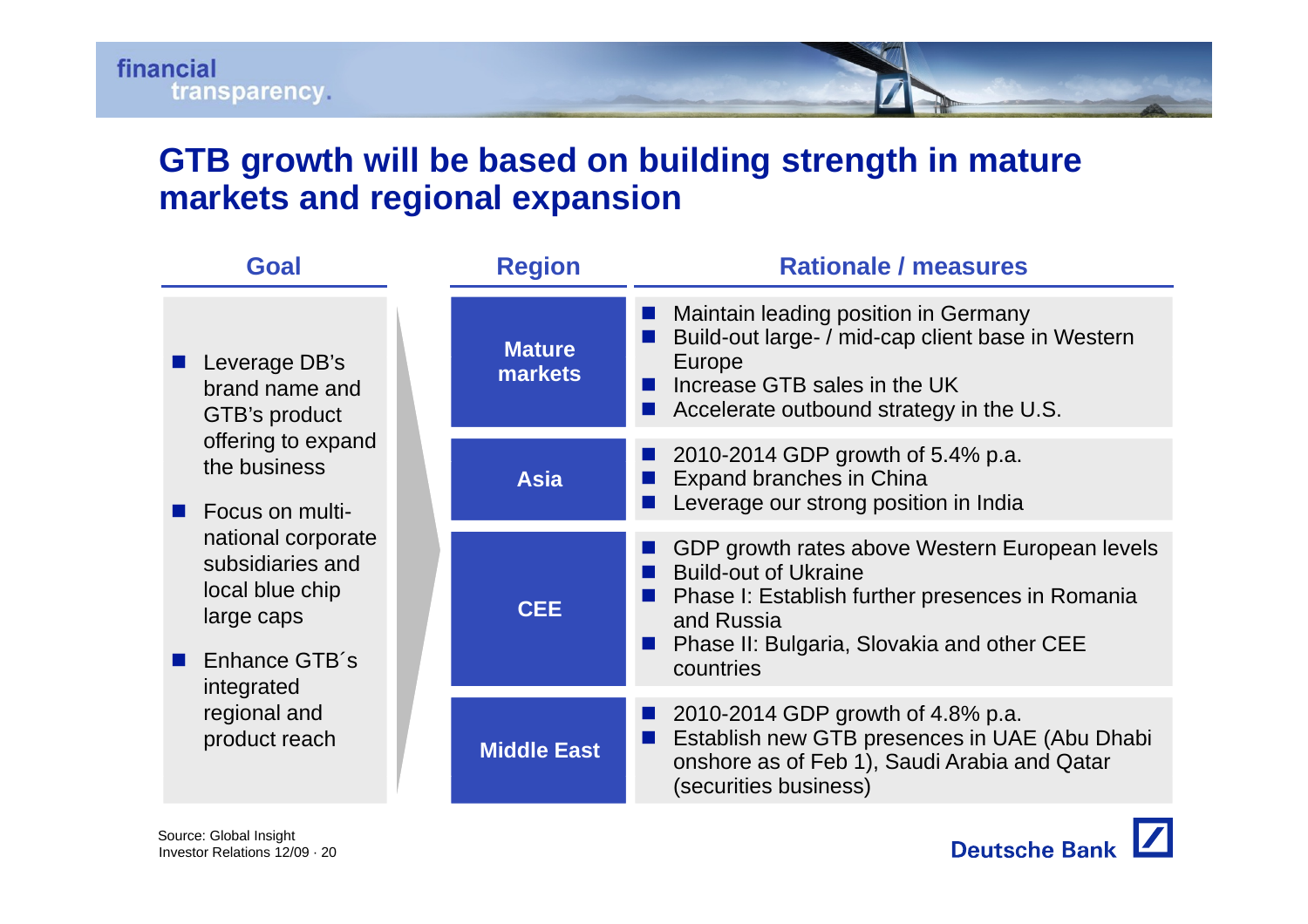# financial transparency.

# **The acquisition of a portion of ABN Amro's commercial banking assets would strengthen GTB's footprint in Europe**

### **Target description**

 $\blacksquare$  15 ABN commercial banking units (2 CCUs<sup>(1)</sup> and 13 AKs<sup>(2)</sup>) evenly spread throughout The Netherlands plus Rotterdam-based Hollandsche<br>Bank Unie

### **Strategic rationale** 18%

- **Achieve a deeper client coverage 14%** and 14%
	- – combining the existing DB AG large cap business with NEWBank's Midcap client coverage
	- leveraging NEWBank's local footprint in The Netherlands to grow the Midcap business
- Complement product gaps of GTB's 'Financial Supply Chain Strategy' with a factoring and stock financing solution (IFN)



(2) Advieskantoren (advisory branches)

turnover) and commercial clients as well as small entities (EUR 300 k to EUR 50 m turnover)

Source: DB estimate for DB's market share, ABN AMRO estimate for competitors

Investor Relations 12/09 · 21



<sup>(1)</sup> Corporate client units

<sup>(3) 2007</sup> market share based on revenues, commercial banking segment includes corporates (EUR 50 m to > EUR 1 bn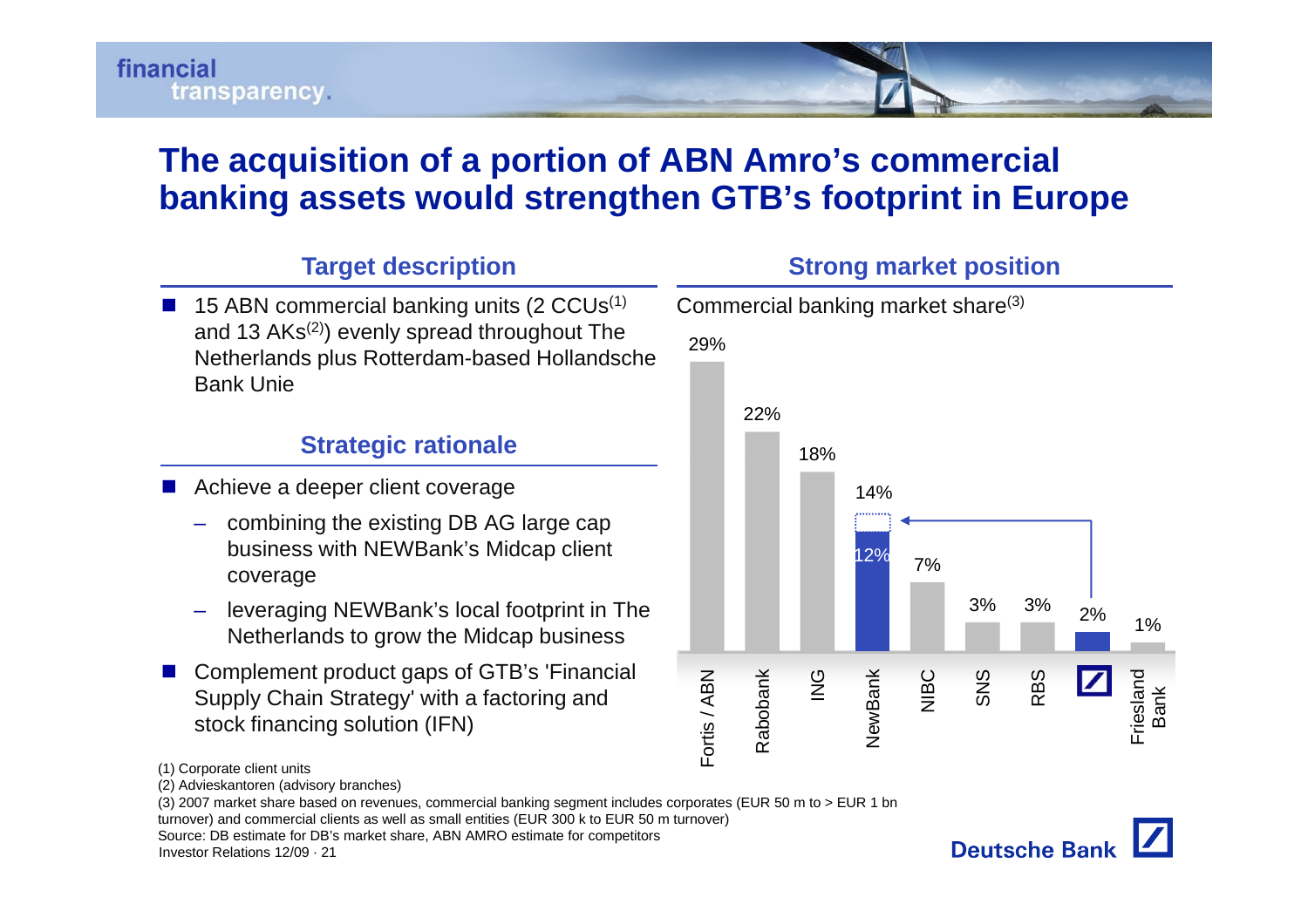# **GTB priorities**

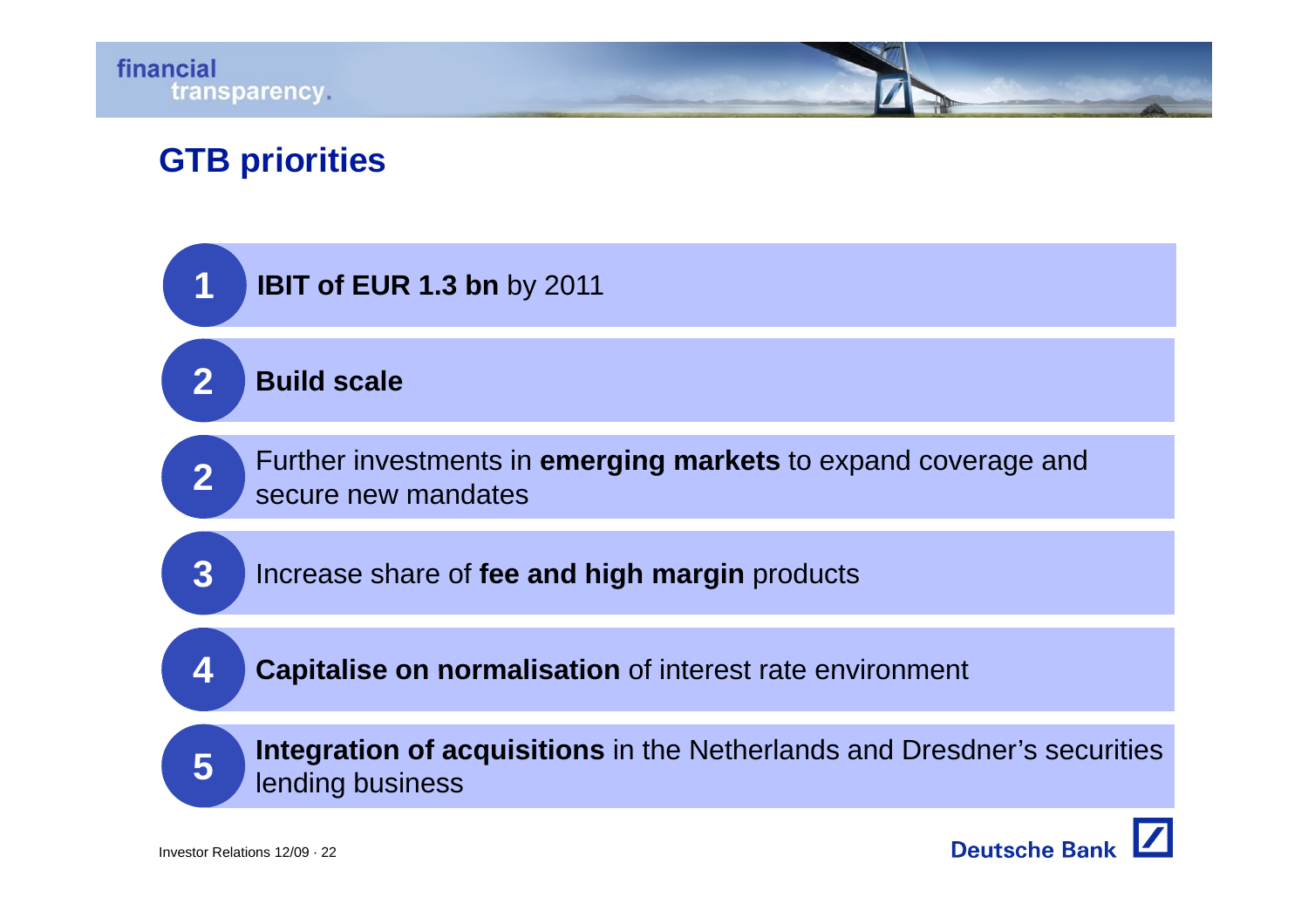

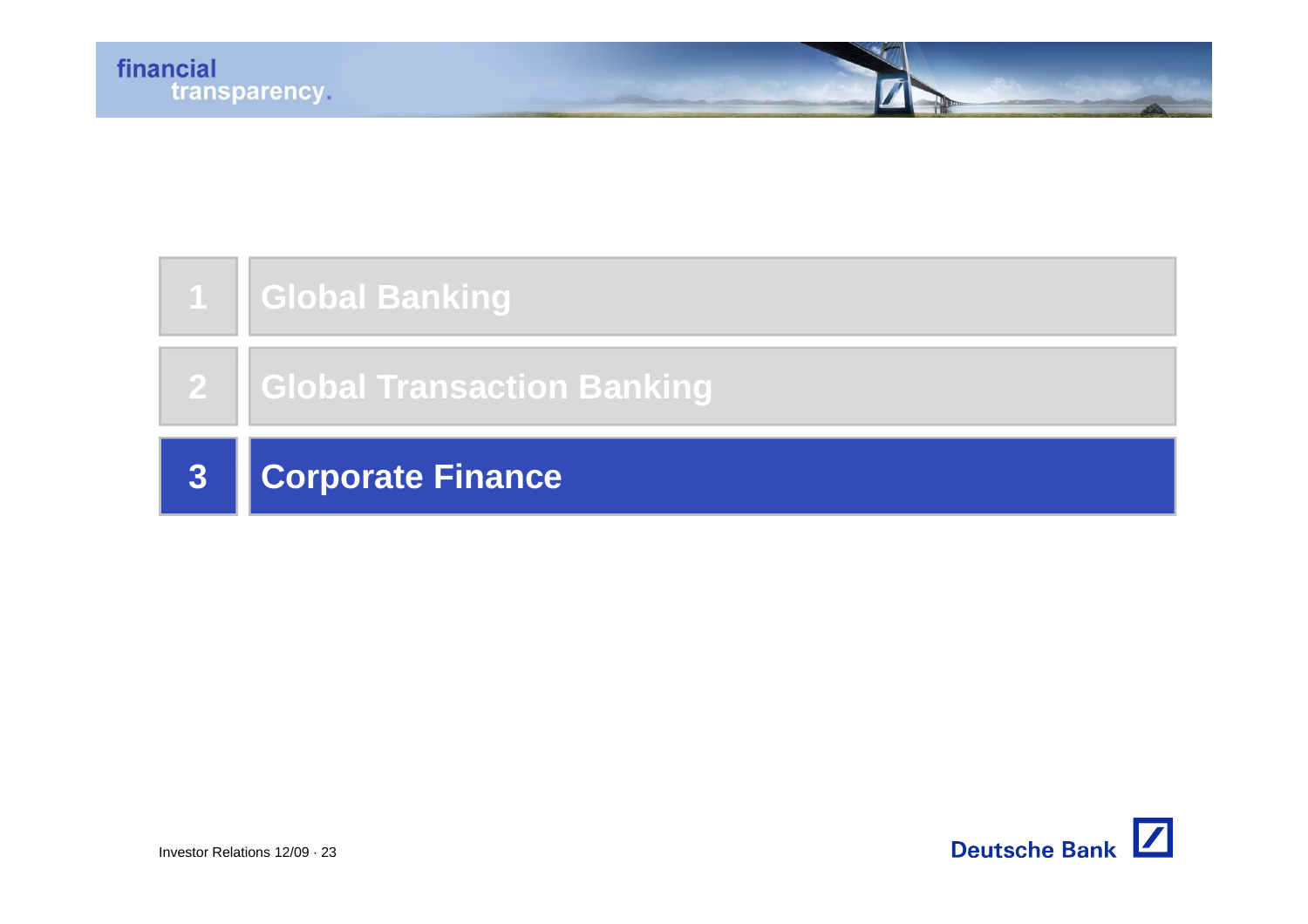

## **Fee pool estimates indicate quick rebound in Corporate Finance**



Investor Relations 12/09 · 24Note: % of High Grade in 2010-2012 assumed flat to 2009 Source: Internal DB analysis based on Dealogic data

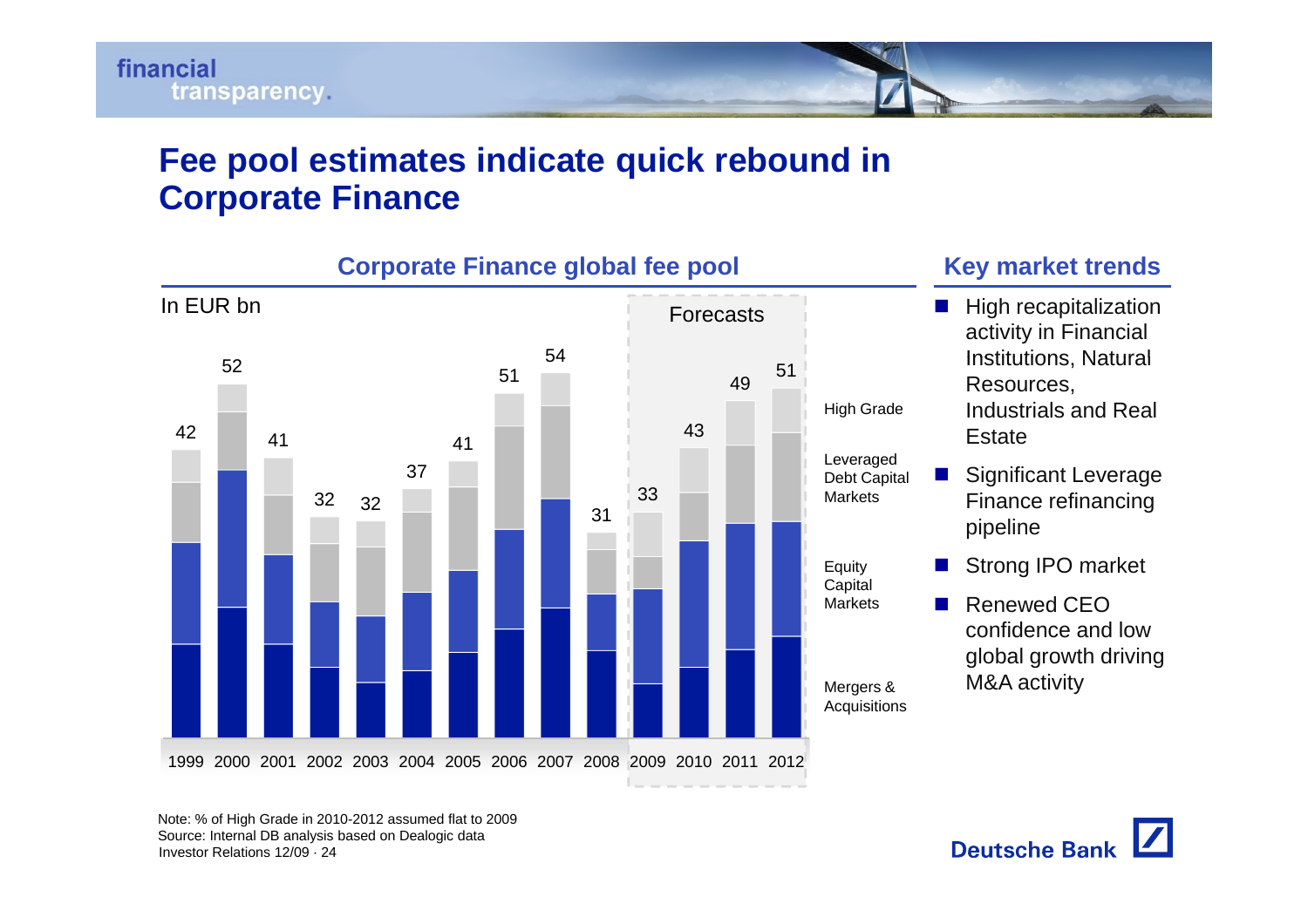# **Deutsche Bank is less than 1% below the top 5 target**

### **Corporate Finance global fee league table**

|         | 2007                                   |                        | 2008                         |                        |                     | <b>2009 YTD</b>        |         |  |
|---------|----------------------------------------|------------------------|------------------------------|------------------------|---------------------|------------------------|---------|--|
|         | <b>Manager name</b>                    | <b>Market</b><br>share | <b>Manager name</b>          | <b>Market</b><br>share | <b>Manager name</b> | <b>Market</b><br>share |         |  |
|         | JPMorgan                               | 8.7%                   | JPMorgan                     | 8.7%                   | JPMorgan            | 10.3%                  |         |  |
|         | <b>Bank of America</b><br>$\mathbf{2}$ | 8.2%                   | 2 Bank of America            | 8.4%                   | 2 Bank of America   | 6.9%                   |         |  |
|         | Goldman Sachs<br>3                     | 7.0%                   | 3 Goldman Sachs              | 7.1%                   | 3 Goldman Sachs     | 6.7%                   |         |  |
|         | Citi<br>4                              | 6.5%                   | 4 UBS                        | 6.0%                   | 4 Morgan Stanley    | 6.2%                   |         |  |
| 316 bps | 5 Morgan Stanley                       | 5.8%                   | 5 Credit Suisse              | 5.3%                   | 5 Citi              | $5.7\%$                | 188 bps |  |
|         | 6<br><b>UBS</b>                        | 5.8%                   | 6 Morgan Stanley             | 5.3%                   | 6 Credit Suisse     | 5.3%                   |         |  |
|         | <b>Credit Suisse</b>                   | 5.4%                   | 7 Citi                       | 5.1%                   | 7 UBS               | 5.1%                   |         |  |
|         | <b>Deutsche Bank</b><br>8              | 5.1%                   | 8 Deutsche Bank              | 4.4%                   | 8 Deutsche Bank     | 5.0%                   |         |  |
|         | <b>Barclays Capital</b><br>9           | 3.7%                   | <b>Barclays Capital</b><br>9 | 3.2%                   | 9 Barclays Capital  | 3.2%                   |         |  |
|         | 10 BNP Paribas                         | 2.0%                   | <b>10 RBS</b>                | 2.5%                   | <b>10 RBS</b>       | 2.8%                   |         |  |

The gap between #2 and #8 has decreased by 128 bps from 2007 to 2009 YTD  $10$  BNP Paribas  $2.0\%$   $10$  RBS  $2.5\%$   $10$  RBS  $2.8\%$ <br>  $2.8\%$ <br>  $2.8\%$ <br>  $2.8\%$ <br>  $2.8\%$ <br>  $2.8\%$ <br>  $2.8\%$ <br>  $2.8\%$ <br>  $2.8\%$ <br>  $2.8\%$ <br>  $2.8\%$ <br>  $2.8\%$ <br>  $2.8\%$ <br>  $2.8\%$ <br>  $2.8\%$ <br>  $2.8\%$ <br>  $2.8\%$ <br>  $2.8\%$ <br>  $2.8\%$ <br>

Source: Based on BPaD analysis of Dealogic data as of 31 October 2009

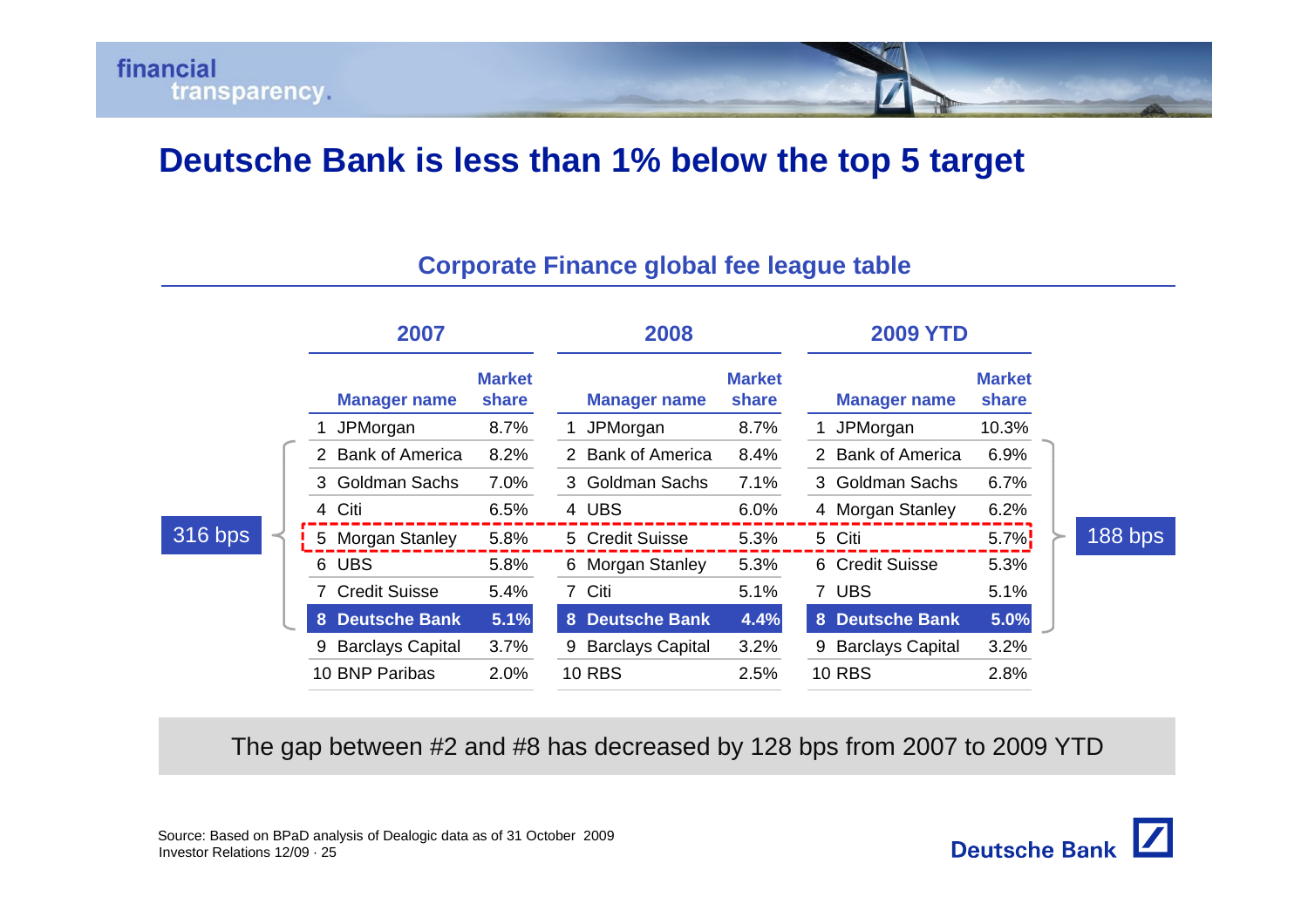# **Deutsche Bank has grown headcount during the crisis**

### **Challenges Action and result**



(1) Competitors include Citi, JPMorgan, Credit Suisse, UBS, Morgan Stanley

(2) Total includes LDCM, ECM and M&A fees as of September 2009; LDCM = Leveraged Debt Capital Markets Source: Internal DB analysis, BPaD data from Dealogic, and Mclagan Benchmarking

Investor Relations 12/09 · 26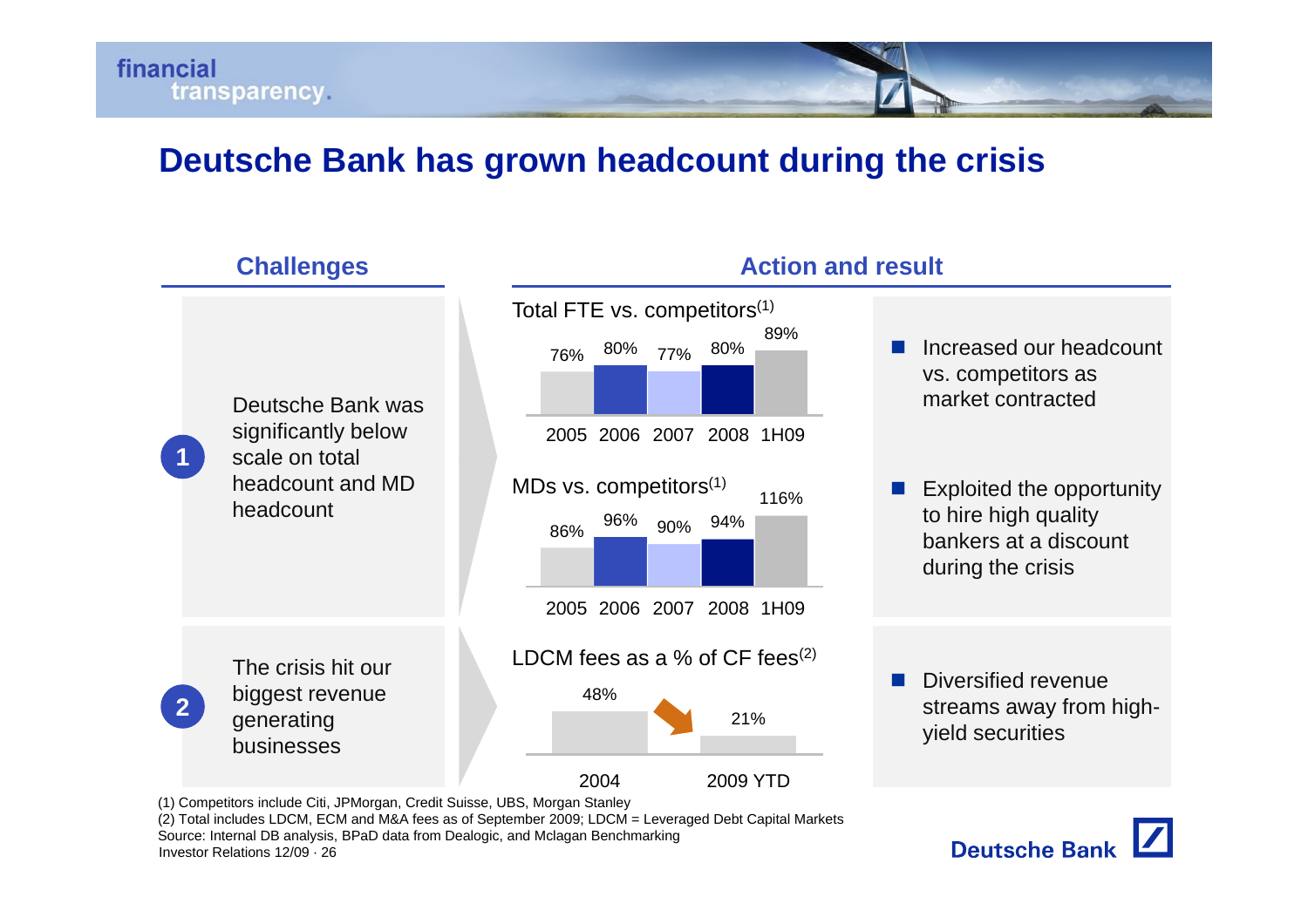

## **Investments in the Americas and Asia Pacific have yielded positive results …**



#### **Corporate Finance headcount as a % of average competito r(1)**

#### **Fee league table rank and market share**



Investor Relations 12/09 · 27(1) From Gauge Benchmark Citigroup, Credit Suisse, UBS, JPMorgan and Morgan Stanley Source: Internal DB analysis based on Dealogic data and Mclagan Benchmark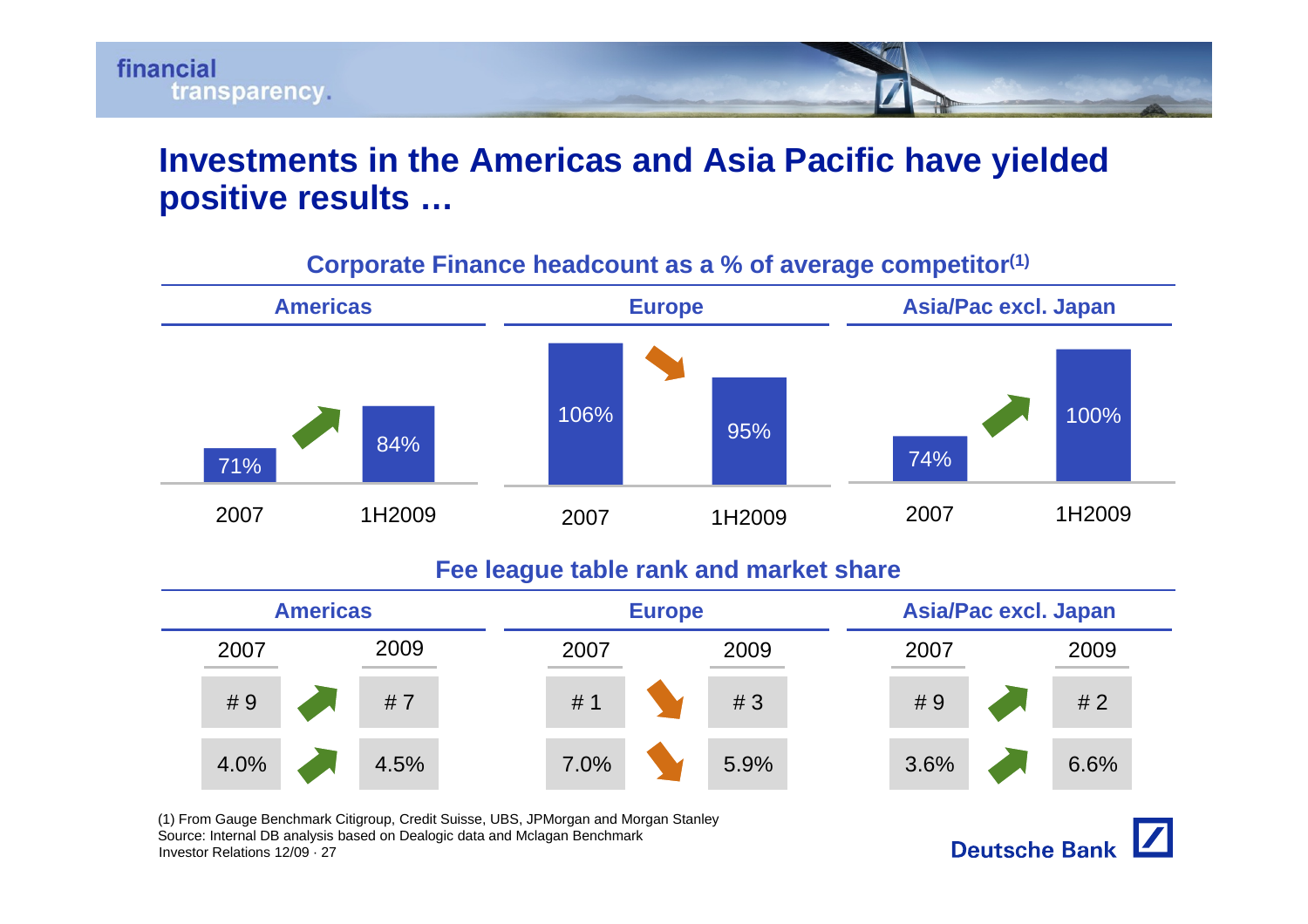

### **… there is a solid foundation for growth in the Americas …**



Investor Relations 12/09 · 28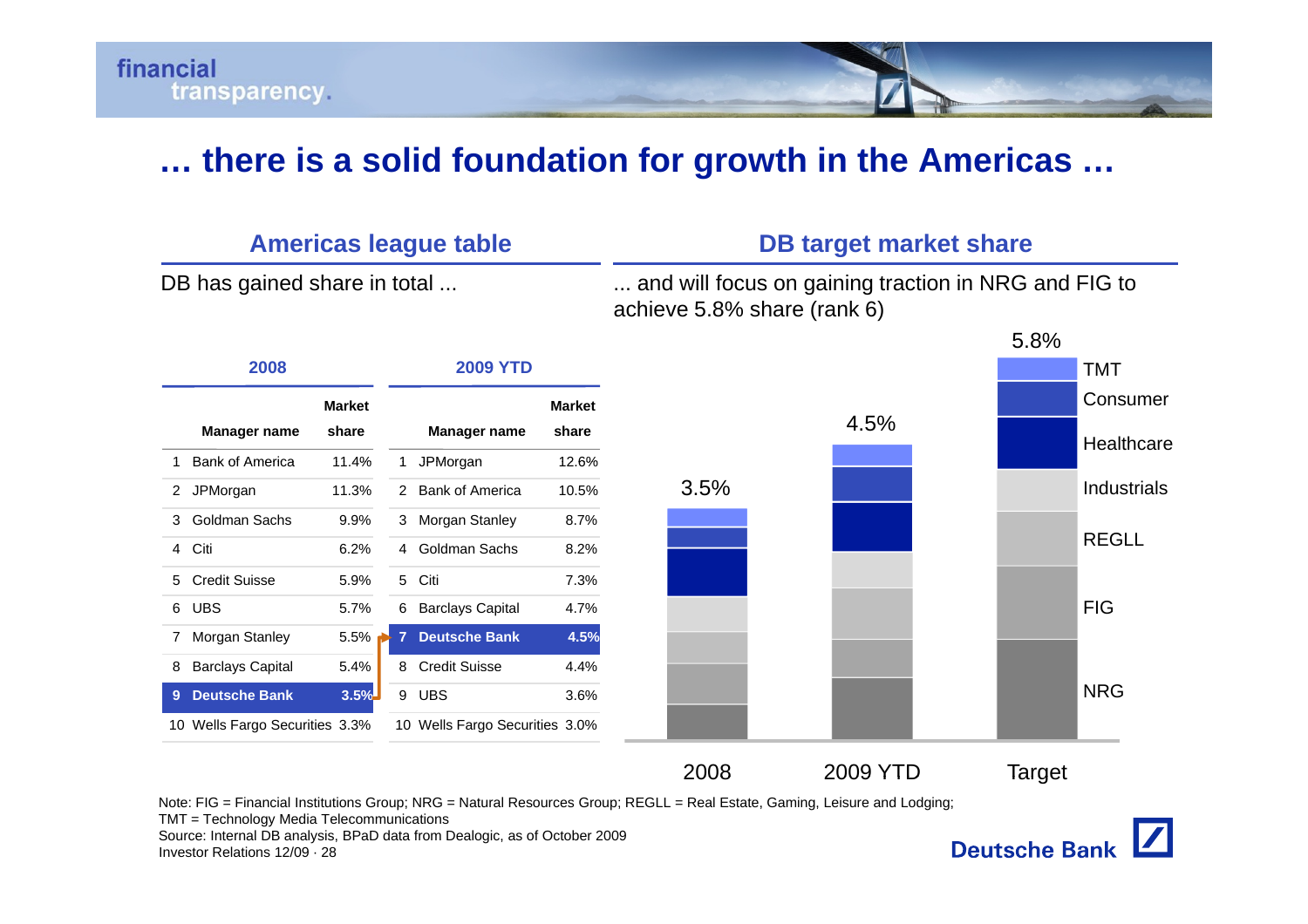

### **… and momentum in Asia Pacific has already yielded positive results**

#### **A <sup>s</sup> <sup>a</sup> / ac (e <sup>c</sup> Japa ) eague tab <sup>e</sup> ia / Pac x cl. n) league tableDB m**

DB has made consistent leaps forward in league table rank...

## **a et s a e rket hr**

... matched with market share growth



Note: FIG = Financial Institutions Group; NRG = Natural Resources Group; REGLL = Real Estate, Gaming, Leisure and Lodging;

TMT = Technology Media Telecommunications

Investor Relations 12/09 · 29Source: Internal DB analysis, BPaD data from Dealogic, as of October 2009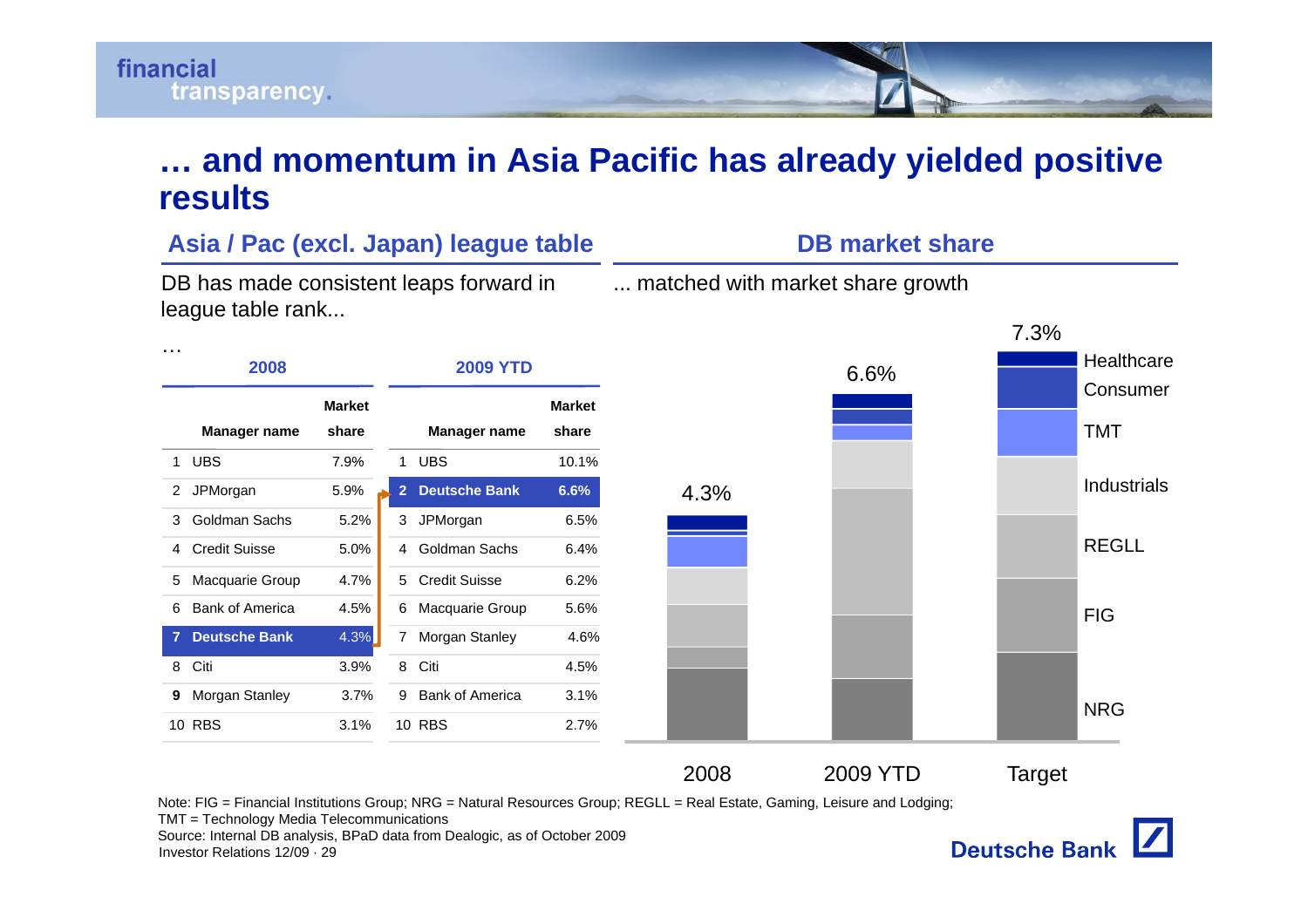

# **Investments in key industries and countries**

|                 | <b>Key fee pools</b>          | <b>Percentage</b><br>of fee pool(1) | <b>League table</b><br>position<br><b>YTD 2009(1)</b> | 2008-2009(2) | of which<br><b>MDs and</b><br><b>Directors</b> |
|-----------------|-------------------------------|-------------------------------------|-------------------------------------------------------|--------------|------------------------------------------------|
|                 | <b>Financial Institutions</b> | 23%                                 | 11                                                    | 40           | 21                                             |
| <b>Industry</b> | <b>Natural Resources</b>      | 23%                                 | 6                                                     | 32           | 13                                             |
|                 | <b>Industrials</b>            | 16%                                 | $\overline{7}$                                        | 22           | $\overline{7}$                                 |
|                 | <b>UK</b>                     | 25%                                 | 5                                                     | 109          | 35                                             |
| Country         | France                        | 12%                                 | 10                                                    | 5            | 3                                              |
|                 | Italy                         | 7%                                  | $\overline{7}$                                        | 3            | 3                                              |

(1) Average of total market fee pool from 2007 through October YTD 2009 and country percentages based on EMEA fee pool

(2) Excludes Analyst hires.

Investor Relations 12/09 · 30Source: Internal DB analysis based on Dealogic data as of October 2009



**FTE hires**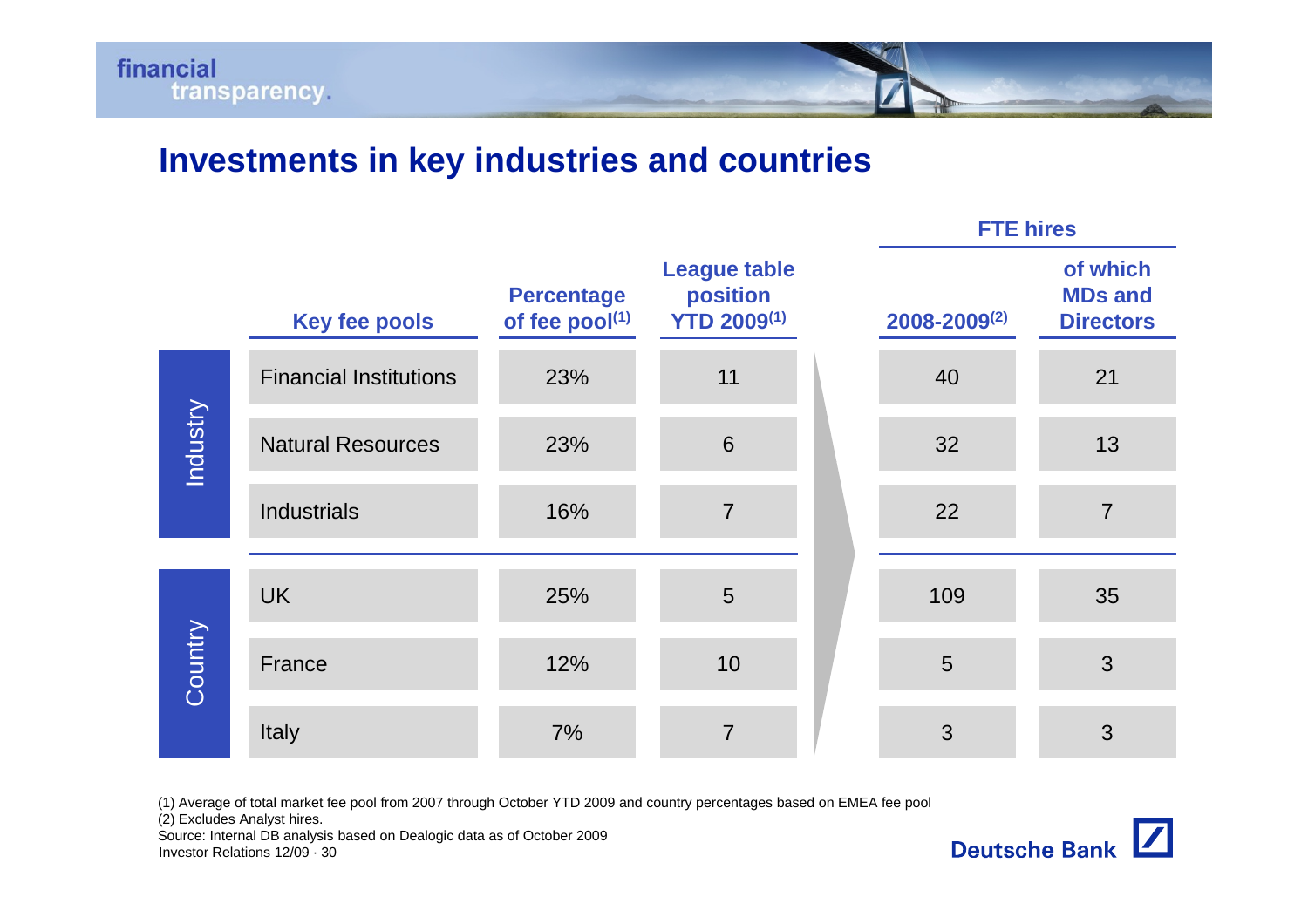# **Leveraged Finance has been recalibrated, tightening risk and underwriting parameters …**

|                      | <b>Competitor exposures and mark-downs</b> |                                         | <b>Lessons learned</b>                                                                                 |
|----------------------|--------------------------------------------|-----------------------------------------|--------------------------------------------------------------------------------------------------------|
| In EUR bn            | <b>Total exposure</b><br>2007              | <b>Mark-downs</b><br>LTD <sup>(1)</sup> | Pipeline and single-name concentrations were<br>too large<br>Lag time between commitment and funding / |
| Citi                 | 29.3                                       | 4.8                                     | closing<br>Market risk not adequately addressed                                                        |
| JPMorgan Chase       | 18.0                                       | 4.3                                     | <b>Steps taken</b>                                                                                     |
| BoA / Merrill Lynch  | 24.7<br>34.9                               | 4.1<br>$4.0^{(2)}$                      | Reduced exposure <sup>(3)</sup> to EUR 13 bn as of<br>September 2009                                   |
| Morgan Stanley       | 13.6                                       | 2.8                                     | New business governance structure<br>Tightened risk and underwriting parameters                        |
| <b>Goldman Sachs</b> | 29.4                                       | 2.8                                     | Systematic use of hedging against market risk<br>during the underwriting period                        |
| <b>Credit Suisse</b> | 21.1                                       | 2.4                                     | Mark-to-market underwriting commitments                                                                |

(1) Cumulative Leveraged Finance mark-downs FY2007-3Q2009

(2) Includes unrealized IAS 39 pro-forma losses of EUR 0.8 bn and includes loan loss provision of EUR 0.9 bn

(3) 3Q2009 total exposure includes loans reclassified under IAS 39

Source: Company data

Investor Relations 12/09 · 31

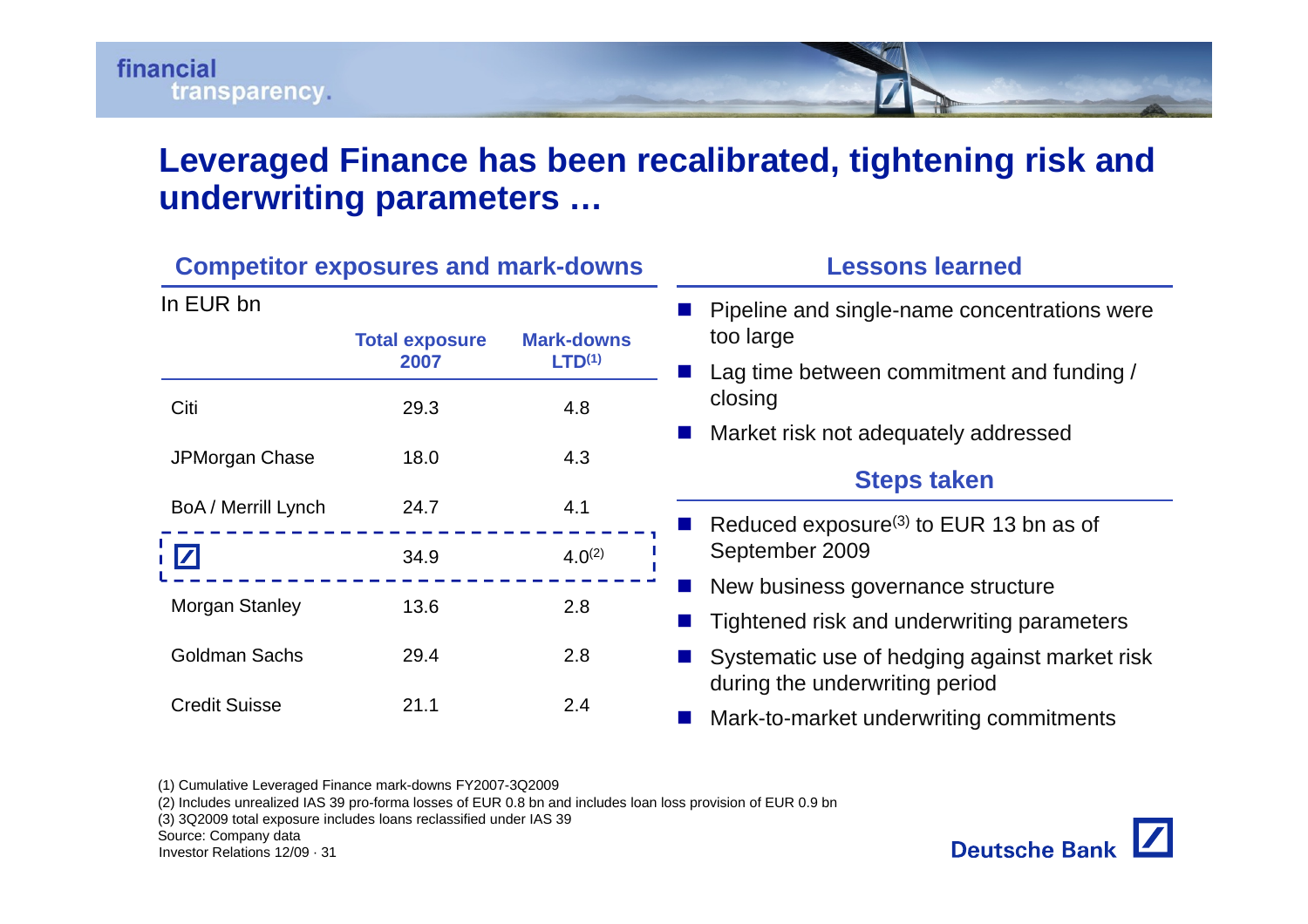## **… Commercial Real Estate has also placed strict limits on pipeline and concentration risk**

| <b>Competitor exposures and mark-downs</b> |                               |                                         | <b>Lessons learned</b>                                                                                                          |  |  |
|--------------------------------------------|-------------------------------|-----------------------------------------|---------------------------------------------------------------------------------------------------------------------------------|--|--|
| In EUR bn                                  | <b>Total exposure</b><br>2007 | <b>Mark-downs</b><br>LTD <sup>(1)</sup> | Single name concentration risk too high<br>Strayed from core real estate competencies<br>Poor decision made in bridge financing |  |  |
| <b>Credit Suisse</b>                       | 15.7                          | 3.6                                     | pre-development<br>Aggressive financing / margining mezzanine                                                                   |  |  |
| Lehman Brothers <sup>(2)</sup>             | 35.2                          | 3.3                                     | positions via warehouse lines<br>Did not consistently limit our unsecured                                                       |  |  |
| BoA / Merrill Lynch                        | 25.6                          | 3.3                                     | exposures<br><b>Steps taken</b>                                                                                                 |  |  |
|                                            | 17.3                          | $2.8^{(3)}$                             | Reduced exposure <sup>(4)</sup> to EUR 13 bn as of                                                                              |  |  |
| Citi                                       | 16.0                          | 2.7                                     | September 2009<br>Tight limits on pipeline / concentration risk                                                                 |  |  |
| <b>Goldman Sachs</b>                       | 12.9                          | 1.8                                     | (CMBS, REIB)<br>Prohibition on pre-development and warehouse<br>mezzanine transactions<br>Disciplined hedging of market risk    |  |  |

(1) Cumulative CRE / CMBS mark-downs FY2007-3Q2009

(2) Lehman includes commercial mortgages and real estate related commitments up until 3Q2008

(3) Includes unrealized IAS 39 pro-forma losses of EUR 0.7 bn and loan loss provision of EUR 0.1 bn

(4)3Q2009 total exposure includes loans reclassified under IAS 39 and loans from CMBS securitizations

Source: Company data

Investor Relations 12/09 · 32

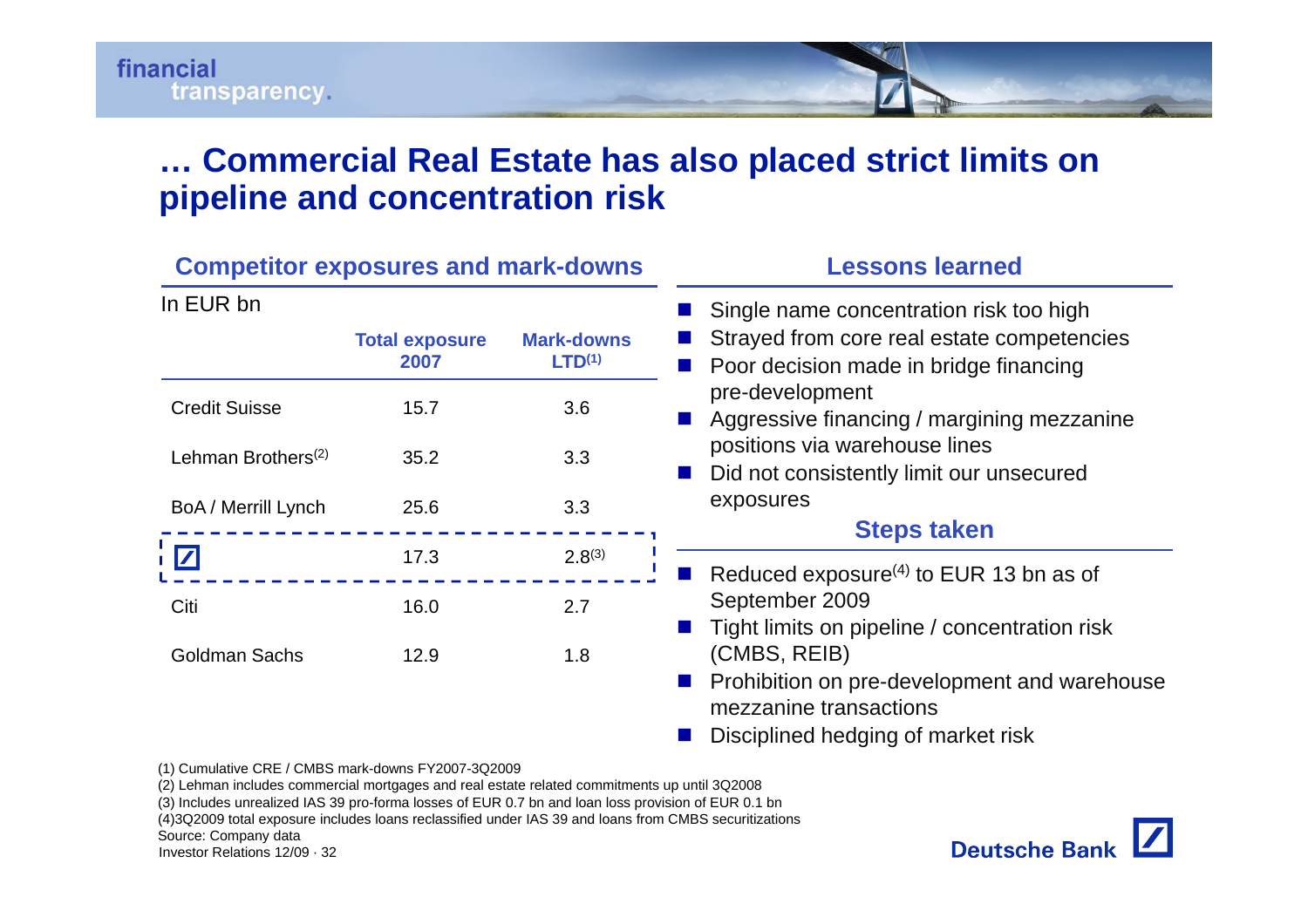

# **Corporate Finance priorities**

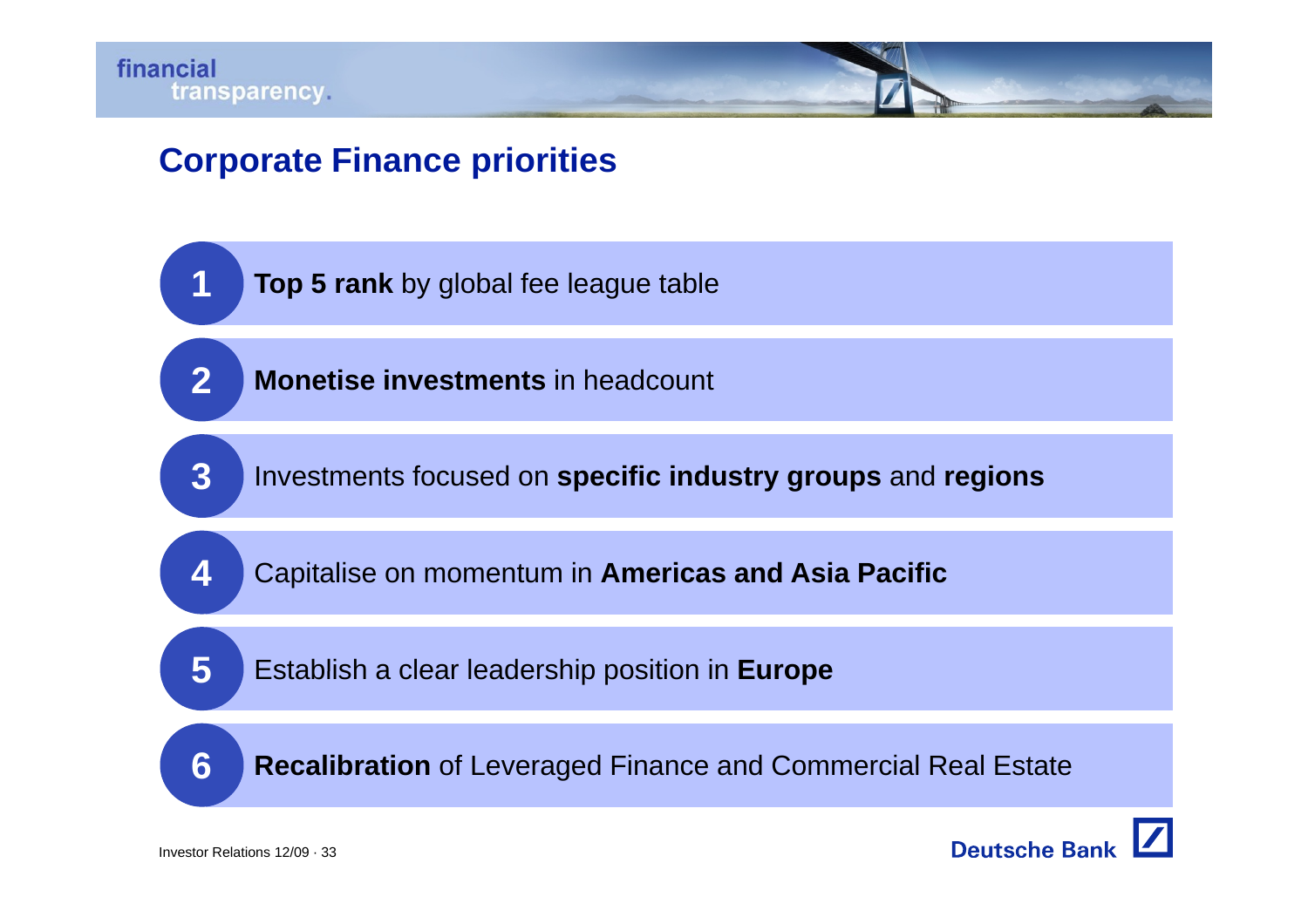# **Phase 4: IBIT potential**

In EUR bn

**Phase 4 potential 2011**

| <b>Corporate Banking &amp; Securities</b> | 6.3  |
|-------------------------------------------|------|
| <b>Global Transaction Banking</b>         | 1.3  |
| <b>Asset and Wealth Management</b>        | 1.0  |
| <b>Private &amp; Business Clients</b>     | 1.5  |
| <b>Total</b>                              | 10.0 |